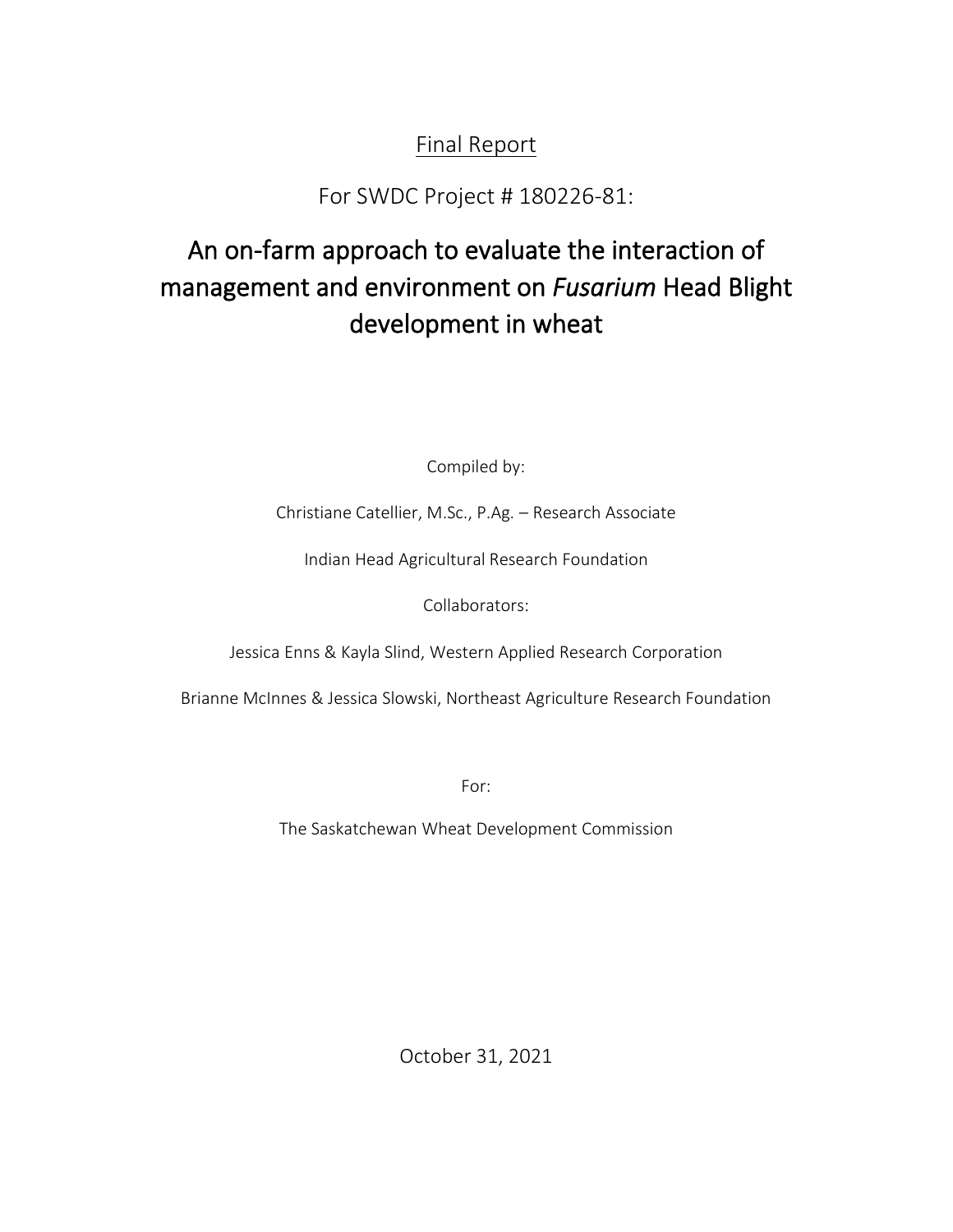#### ABSTRACT

*Fusarium* head blight (FHB) has become a substantial management concern for wheat growers in Saskatchewan, affecting both yield and quality of the crop. An integrated approach to *Fusarium* Head Blight (FHB) management is recommended, including the use of resistant varieties, a timely fungicide application, and crop rotation. FHB forecasting tools have been developed to predict the risk of disease development based on environmental conditions. In commercial production, the effectiveness of FHB risk management practices undoubtedly varies with environmental conditions. Improved disease management can potentially be attained with a better understanding of the interactive effects of management and environment on FHB development in wheat. An observational study was conducted on commercial farms, in collaboration with local producers near Indian Head, Melfort, and Scott, Saskatchewan, from 2018-2020. Environmental and agronomic data were collected from several sample sites in several fields throughout the growing season, and management data was provided by producers. Individual effects of management and environmental variables on FHB symptoms in the field (FHB index), *Fusarium* damaged kernels (FDK), and deoxynivalenol (DON) level were examined. Then, a multivariate analysis using a multiple regression and competing models approach was conducted to assess the interactive effects of management and environmental variables on FDK. Results showed that the choice of variety and fungicide product were highly influential on FHB development, but that the timeliness of fungicide application was less important. Environmental variables affecting the development of FDK in the crop during pre-anthesis stages were mainly related to temperature, while influential variables during post-anthesis stages were related to moisture. More importantly, results showed that environmental variables were mainly interactive with management practices, and the effects were not additive. As FHB risk management practices are commonly applied in commercial wheat fields, these findings confirm that in order to advance our ability to forecast the risk of FHB infection using predictive models, it will be necessary to more thoroughly evaluate the interactive effects of management and environment. Based on the results of this study, it would be most insightful to compare genetic FHB resistance or effectiveness of different fungicide strategies (products and timing) as a function of various environmental conditions. The study was also useful in demonstrating the potential of on-farm observational studies in agronomic research.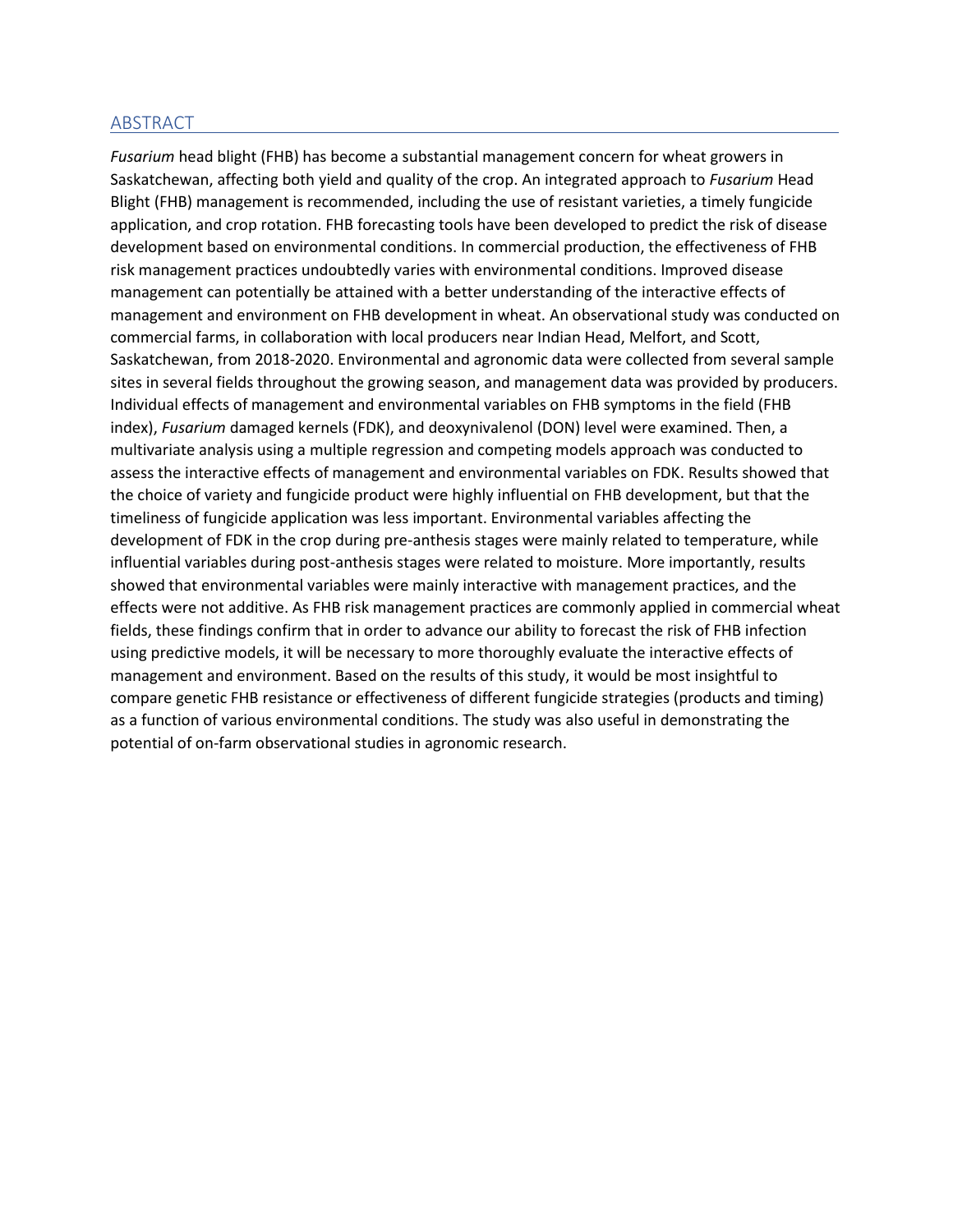#### INTRODUCTION

*Fusarium* head blight (FHB) has become a substantial management concern for wheat growers in Saskatchewan due to changing weather patterns, more intensive farming practices, and the movement of infected seed. FHB infection results in a reduction in yield, but of primary concern is the reduction in grain quality due to the presence of *Fusarium* damaged kernels (FDK) and mycotoxins such as deoxynivalenol (DON), and the resulting reduction in marketing opportunities (Fernando et al. 2021, Gilbert & Tekauz 2000).

Agronomic research to date has contributed significantly to our understanding of the role of important management variables in the development of *Fusarium* head blight and production of mycotoxins. An integrated approach is recommended for FHB management in wheat as disease development is a function of many independently triggered mechanisms, thus no single management practice is individually effective in controlling the disease (Fernando et al. 2021, McMullen et al. 2008). The most important management practices in managing FHB have been: 1) the selection of resistant wheat classes and varieties, 2) a diverse crop rotation, and 3) a timely fungicide application in conjunction with FHB forecasting tools (Fernando et al. 2021, Ye et al. 2017, Gilbert & Haber 2013).

It is important that producers incorporate these management practices to reduce FHB infection and disease incidence and severity in their crops; however, FHB development is also highly dependent on environmental conditions (Fernando et al. 2021, Kriss et al. 2010, Gilbert & Fernando 2004). Additional cultural practices can be used as part of an integrated disease management approach and may minimize the influence of environmental factors (Gilbert & Tekauz 2011, Gilbert & Tekauz 2000). These would include practices that: 1) favour uniform crop development that will lessen the period of susceptibility to infection and aid in making fungicide application more effective, 2) create a canopy configuration and density that is conducive to air movement, and 3) result in vigorous seedlings, such as using seed with low level of infection and using seed treatment.

Still, the effectiveness of management practices applied in commercial fields is not guaranteed or consistent across regions, soil zones, or even farms, where environmental conditions are highly variable. Management recommendations are based on agronomic experiments which are fundamentally designed to isolate the effect of specific treatments through controlled manipulations that factor out the variability resulting from environmental conditions. The interacting effects of environmental variables are rarely explicitly measured or quantified. Yet, in commercial production, the effectiveness of mitigative management practices undoubtedly varies with ambient conditions affecting disease development in the crop. Therefore, better disease management can potentially be attained with a better understanding of how environmental conditions impact the effectiveness of management decisions, and how management decisions can in turn affect the microclimate within the crop at important developmental stages.

In order to advance our understanding of FHB management in wheat production, it will be insightful to examine these inter-correlated factors simultaneously rather than independently, utilizing a multivariate perspective. Thus, the objective of this study is to examine the additive and interactive effects of multiple management and environmental variables on FHB development in wheat under commercial production. This study will fill the gap between agronomic research results and on-farm observations by simultaneously examining the many interacting factors affecting FHB development in wheat, and by explicitly measuring and incorporating environmental data in a multivariate analysis. Fortunately, factors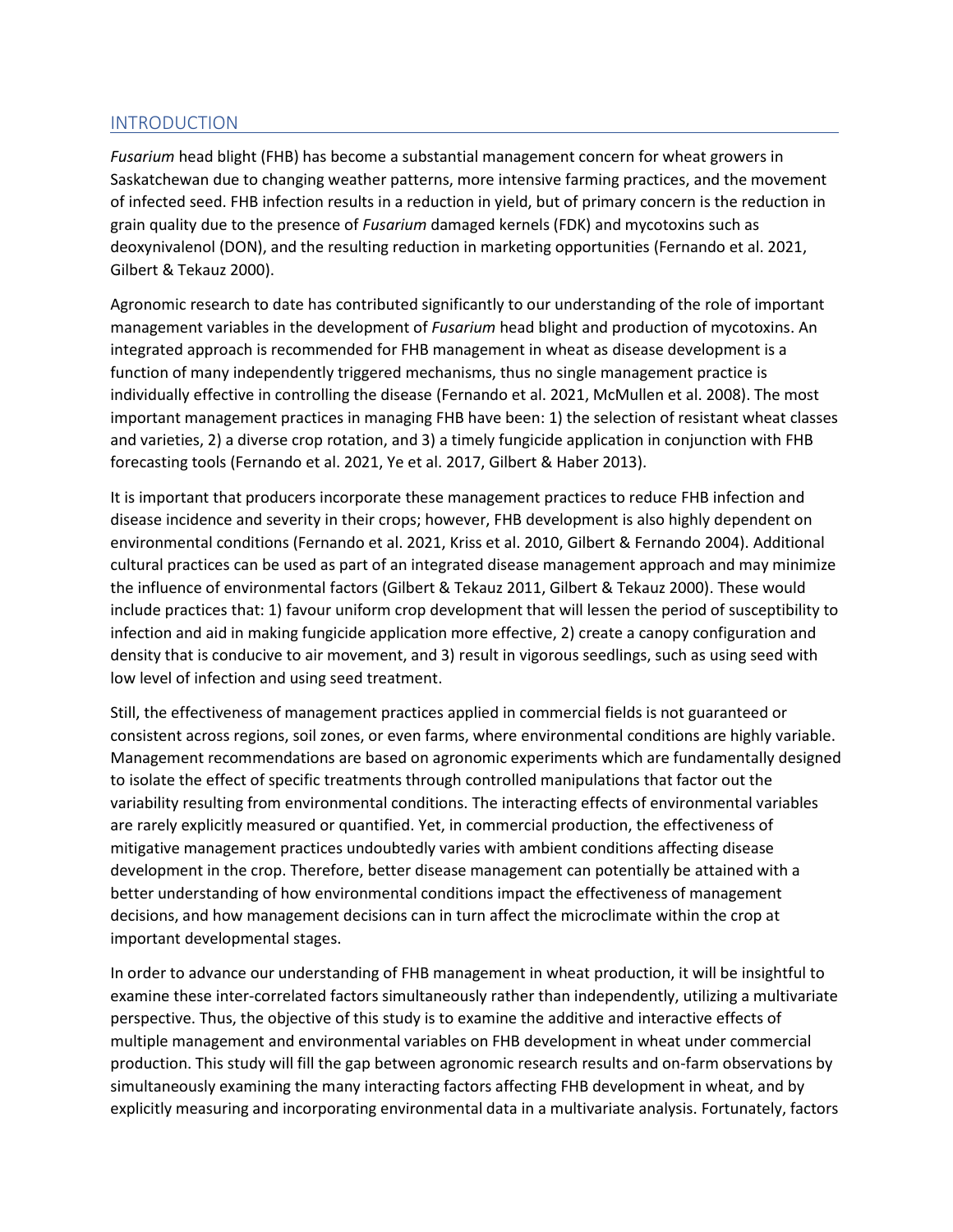that are influential on FHB development in wheat have been identified through past agronomic research as well as growers' and agronomists' knowledge and experience, and so effort can be focused on these particular variables.

This study utilizes an innovative observational design with data collected directly from producers' fields. By adopting a systems approach to agronomic research, we will attempt to provide a novel perspective of how we can build on the extensive knowledge of individual relationships and advance our understanding of the intercorrelation of relationships within the agricultural system.

#### METHODOLOGY

#### *Study design*

The study design consisted of an observational approach with a multivariate and hierarchical data structure. The study was conducted on commercial farms, in collaboration with local producers in three locations, Indian Head, Melfort, and Scott, Saskatchewan, for three growing seasons, from 2018-2020.

Producers were contacted ahead of seeding in the spring to identify fields which would be planted to wheat. There were no treatments or experimental manipulation; producers managed their fields as usual. The fields chosen for the study were approximately 160 acres in area but could be part of larger management units. The geographical coordinates of 3 or 4 representative sample sites in each field was marked for repeated sampling. The sample sites were located along roads for quick access but at sufficient distance to avoid headlands, and were isolated from each other as much as possible within a field. The replicates were arranged hierarchically, in that sample sites were nested within fields, fields were nested within operations, and the same operations could potentially be included over the 3 years of the study. As each operation had multiple fields of wheat that were seeded successively in the spring, this provided a range of different environmental conditions for each replicate throughout the growth stages of the crop. The number of replicates at each level over the 3 years of the study is summarized in [Table 1.](#page-3-0) Over the 3-year duration of the study, data was collected at 314 sample sites, in 91 fields from 12 different operations in the three locations.

| Year | Location    | Producers | Fields | Sample Sites |
|------|-------------|-----------|--------|--------------|
|      | Indian Head | 4         | 14     | 52           |
|      | Melfort     | 3         | 9      | 27           |
| 2018 | Scott       | 3         | 9      | 35           |
|      | Total       | 10        | 32     | 114          |
|      | Indian Head | 4         | 12     | 41           |
| 2019 | Melfort     | 3         | 9      | 30           |
|      | Scott       | 3         | 9      | 34           |
|      | Total       | 10        | 30     | 105          |
|      | Indian Head | 3         | 12     | 39           |
|      | Melfort     | 3         | 9      | 32           |
| 2020 | Scott       | 3         | 8      | 24           |
|      | Total       | 9         | 29     | 95           |
|      | Total       | $12*$     | 91     | 314          |

<span id="page-3-0"></span>Table 1. Replication at the sample site, field, and operation level in each growing season over the duration of the study.

\*7 producers x 3 years, 3 producers x 2 years, and 2 producers x 1 year each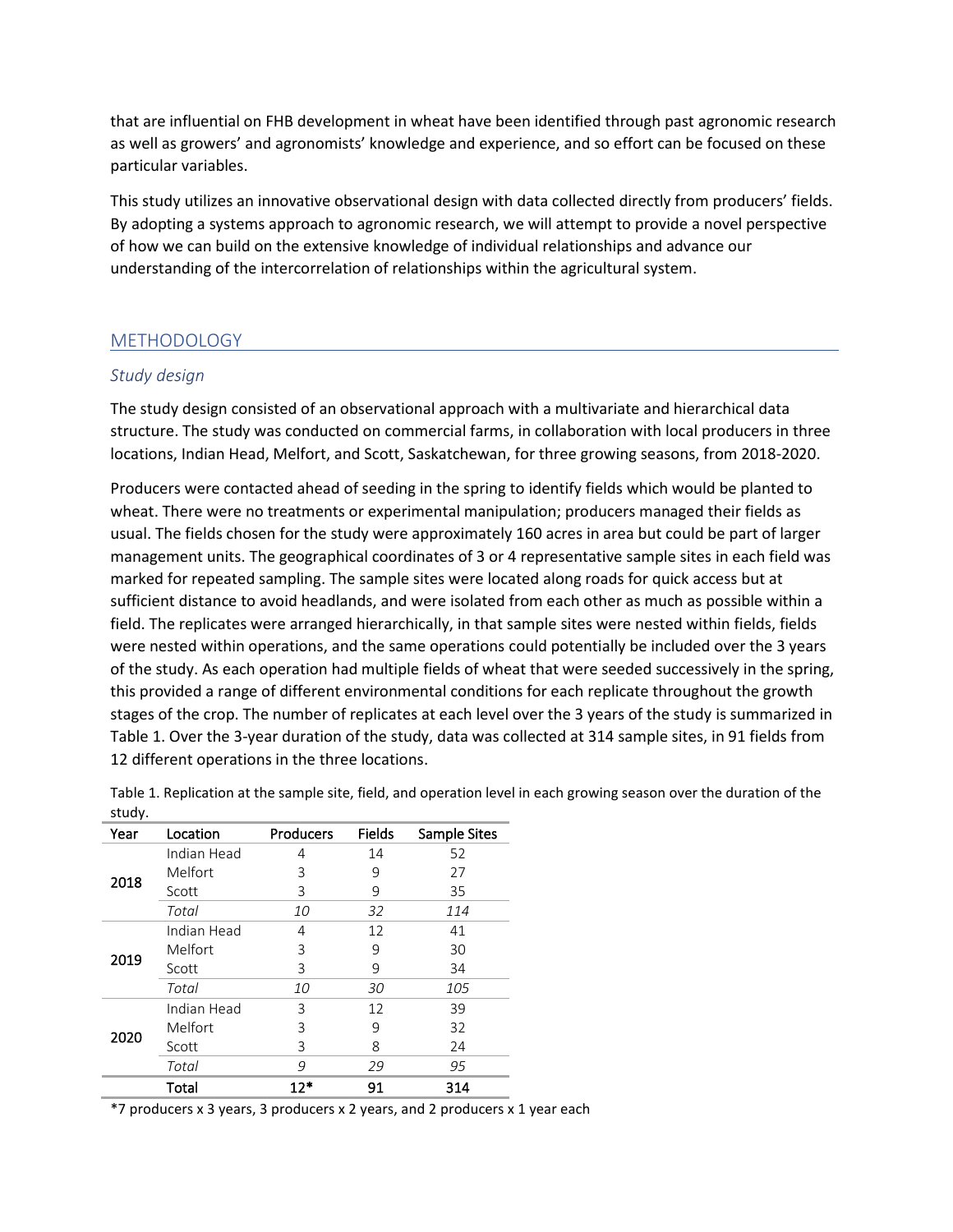### *Data collection*

The geographical location of each sample site was marked so all samples and measurements were taken within an approximately 5-m radius area. The following data were collected at each sample site:

- i. Spring soil quality: Soil samples were collected prior to seeding and/or spring fertilizer application, and analyzed for macronutrients (N, P, K, S), micronutrients, organic matter, pH, and cation exchange capacity (CEC). Soil samples from 2020 had not yet been analyzed at the time of data analysis.
- ii. Surface residue, before and after seeding: Digital photographs were taken and percent ground cover was assessed digitally using SamplePoint image analysis software (Booth et al. 2006).
- iii. Weekly monitoring data: The following measurements were taken at each sample site approximately weekly from the seeding date until crop maturity.
	- a. Soil moisture and temperature: several point measurements of soil temperature and of soil volumetric water content were taken using a WaterScout SM 100 sensor attached to a hand-held reader. Measurements were taken before 10:00 am for the large majority of samples, and the time was recorded to be able to control for the effect of sample time on soil temperature.
	- b. Precipitation: rain gauges were placed within a 1-mile radius of each sample site. Precipitation was recorded and the gauges were emptied at the time of weekly sampling.
	- c. Zadoks growth stage: Starting at approximately 3 weeks after the seeding date, the average growth stage of the crop in the area near the sample site was recorded, as well as the minimum and maximum growth stages observed in the area. Average growth stage was determined using the three values. Standard deviation of the 3 values was calculated to estimate the variability in growth stage ("staginess") of the crop.
- iv. Plant density: The number of seedlings in two 1-m sections of crop row was counted at approximately 3 weeks after the seeding date. Plant density per area was determined using producer-reported row spacing.
- v. Tiller density: The number of heads in four 0.5-m sections of crop row was counted at the late milk to early dough stage (same time as FHB ratings). Tiller density per area was determined using producer-reported row spacing.
- vi. *Fusarium* Head Blight (FHB) ratings: A visual assessment of FHB symptoms was done at the late milk to early dough stage<sup>1</sup>.
	- a. In 2018, a total of 50 heads (10 heads in 5 different crop rows) were inspected to determine percent incidence of FHB (the proportion of heads showing symptoms of disease), and average severity of infection (the average percent area of heads affected by disease symptoms, of infected plants only). Percent incidence and average percent severity was used to determine the FHB index (percent incidence multiplied by percent severity).

 $1$  After the first year of data collection, it was determined that the number of wheat heads being examined in the field was insufficient and did not provide a representative or adequate sample size, leading to disproportionate estimates of the incidence of FHB symptoms. Thus, in the second year of the study, the method utilized for visually assessing FHB symptoms in the field was modified.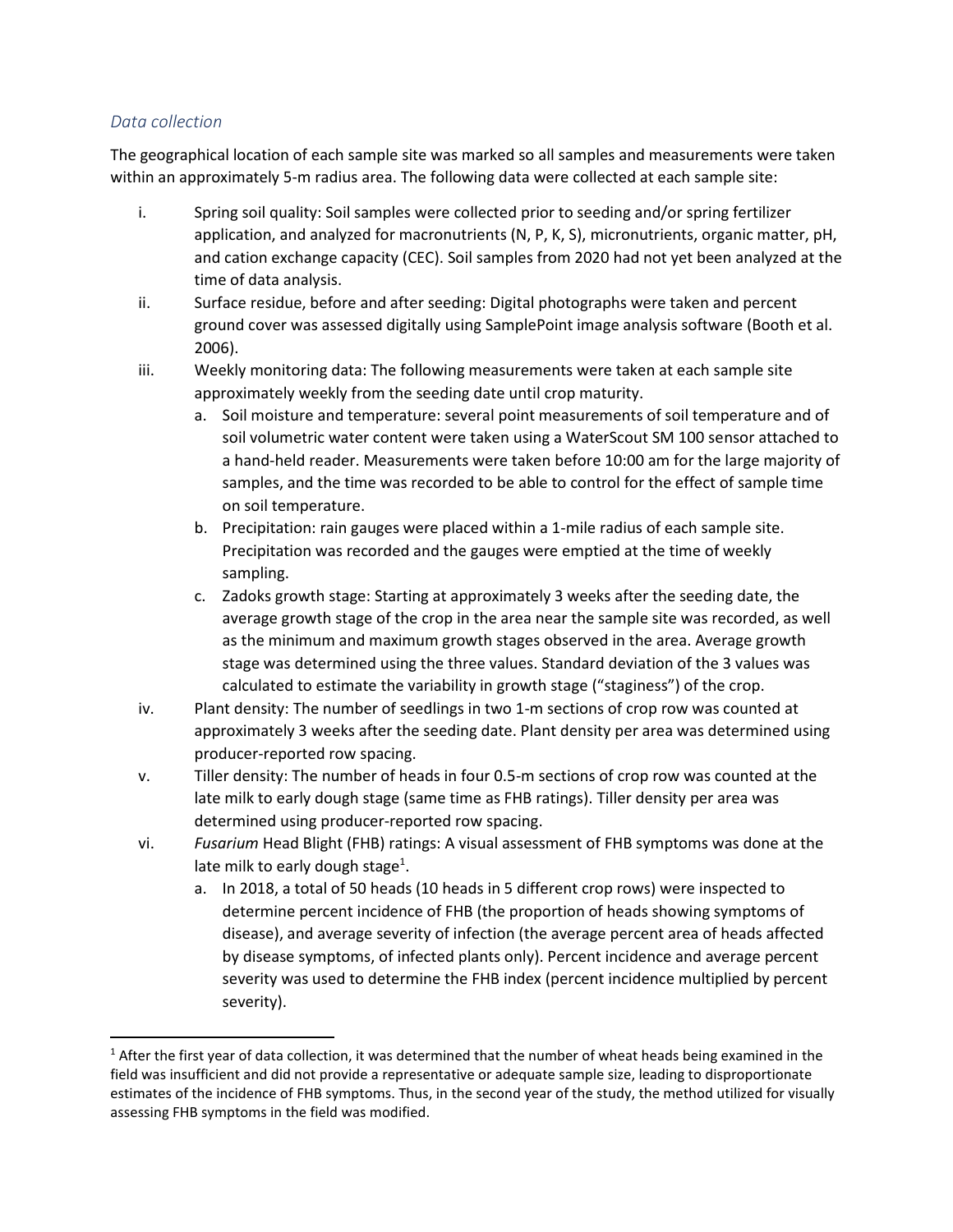- b. In 2019 and 2020, the number of heads showing symptoms of FHB was counted in ten-0.5 m sections of crop row, and the average percent area of the heads affected by the disease was recorded (infected heads only). Tiller density was used to determine the percent incidence. Percent incidence and average percent severity was used to determine the FHB index.
- vii. Grain yield: All wheat heads from four representative 0.5 m sections of crop row were manually harvested, dried, threshed, and weighed. Grain yield in kilograms per hectare was calculated using producer-reported row spacing. This was an optional measurement and was only completed in Indian Head in all three growing seasons.

Producers were asked to provide a harvested grain sample from each field to be submitted for laboratory analysis of *Fusarium* damaged kernels (FDK) and percent deoxynivalenol (DON). The following management data was also requested from producers for each field:

- i. Seed quality information (percent *Fusarium* spp., percent *Fusarium graminareum*, thousand kernel weight (TKW), percent germination) – if this information was not available, producers were asked to provide a sample of the seed to send in for quality analysis;
- ii. Crop rotation (crop type and variety (if wheat) in the previous 3 years);
- iii. Seeding date, seeding rate, variety (cultivar), and seed treatment;
- iv. Applied fertilizer rate, form, placement and timing;
- v. Row spacing, seeding speed, seeding implement type;
- vi. Fungicide application date, product, rate, and nozzle type and size, water volume, and sprayer speed or pressure;
- vii. Fungicide rotation (fungicide products used in previous 3 years);
- viii. Other crop protection product application dates, rates, and products;
- ix. Swathing, desiccation, or crop termination date, harvest date and yield.

Management data was not always reported completely or in detail, resulting in missing values or incomplete data for certain variables. In addition, some variables of interest did not have enough replication of certain groups or levels to be included in the analysis. In particular, the wheat class, and the rate of applied micronutrients such as copper did not have replication within groups to be included in the analysis.

Soil characteristics were obtained for each sample site using the Saskatchewan Soil Information System (SKSIS Working Group 2018).

Regional weather data was retrieved from Environment and Climate Change Canada [ECCC]'s online database (ECCC 2020), using the nearest weather stations with complete data over the three growing seasons (Indian Head, Melfort, and Scott). Daily mean temperature and daily precipitation were compiled, and daily growing degree days (GDD) was calculated from the daily mean air temperature, using 5°C as the base temperature. Hourly relative humidity and wind speed were averaged to obtain daily values.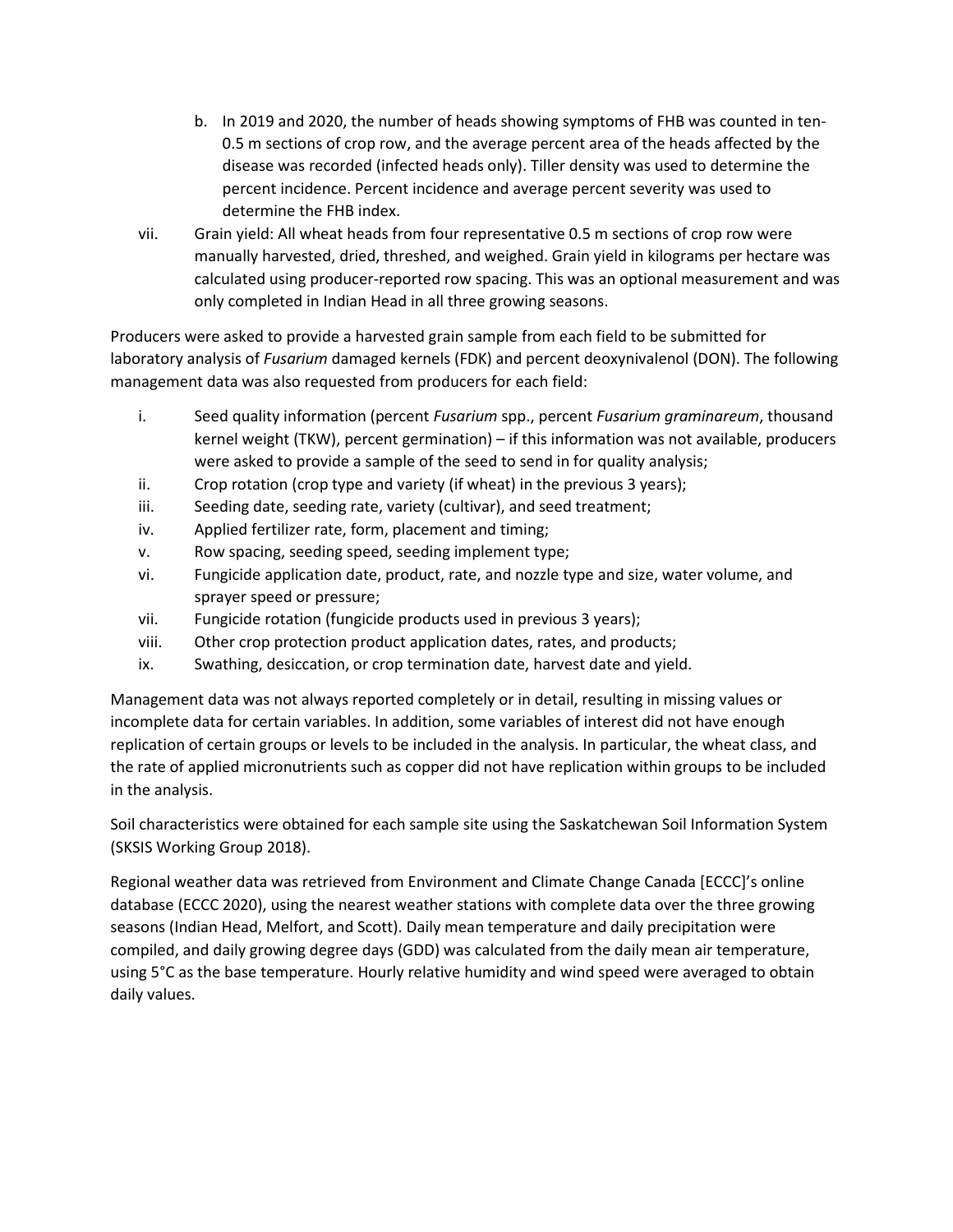# *Data management: variable definition and justification*

Weekly measurements (soil temperature, soil moisture, precipitation from rain gauges, and minimum, average, and maximum growth stage) were interpolated to obtain daily estimates. Data from all sources were associated by site, year, location (sample site or field), and/or date using relational database software.

A large number of variables were defined and calculated to assess their individual and combined effects on the response variables (FHB index, FDK, and DON). The definition and attributes of all explanatory variables which were included in the analysis are provided in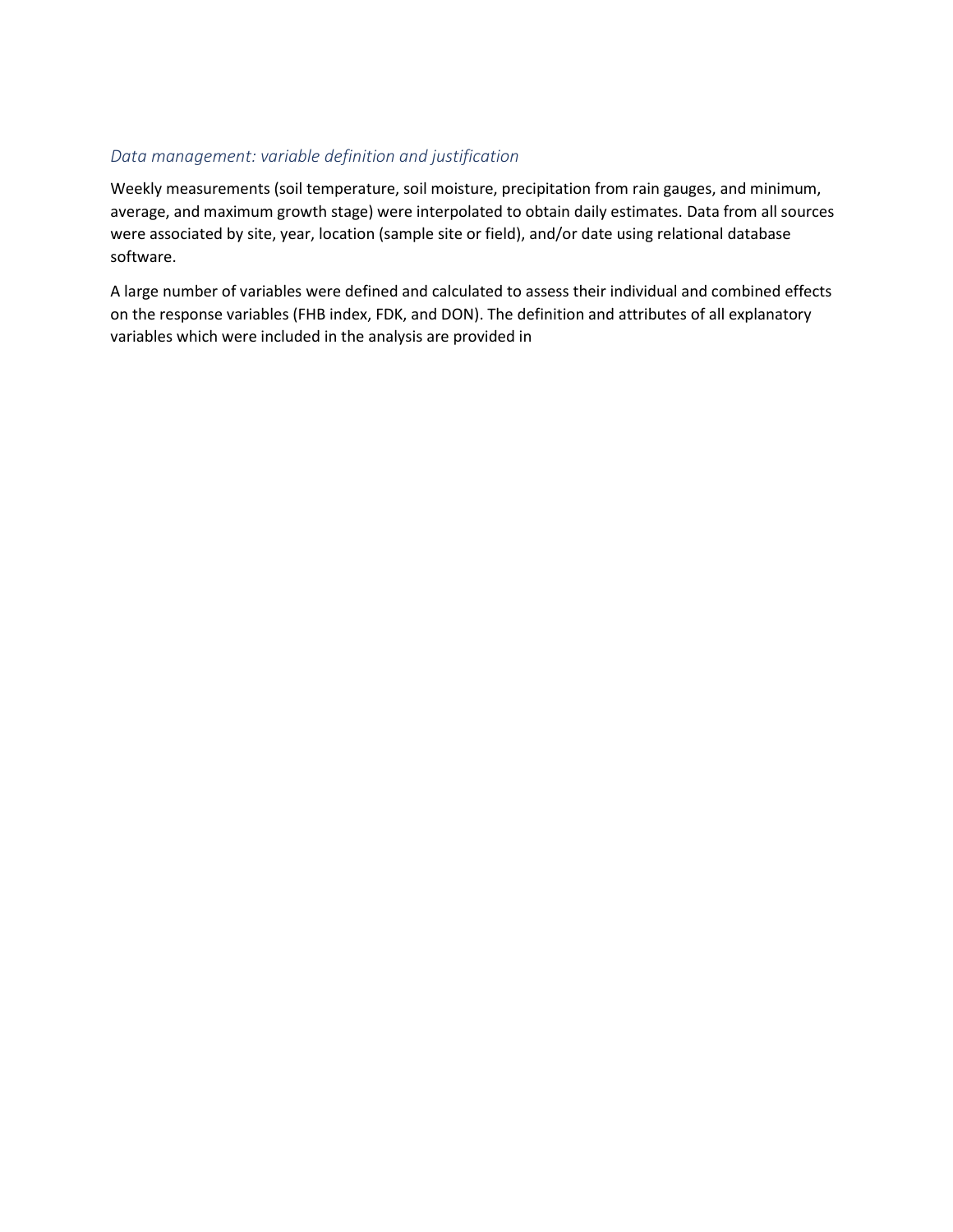[Table 2](#page-9-0)[Table 3,](#page-11-0)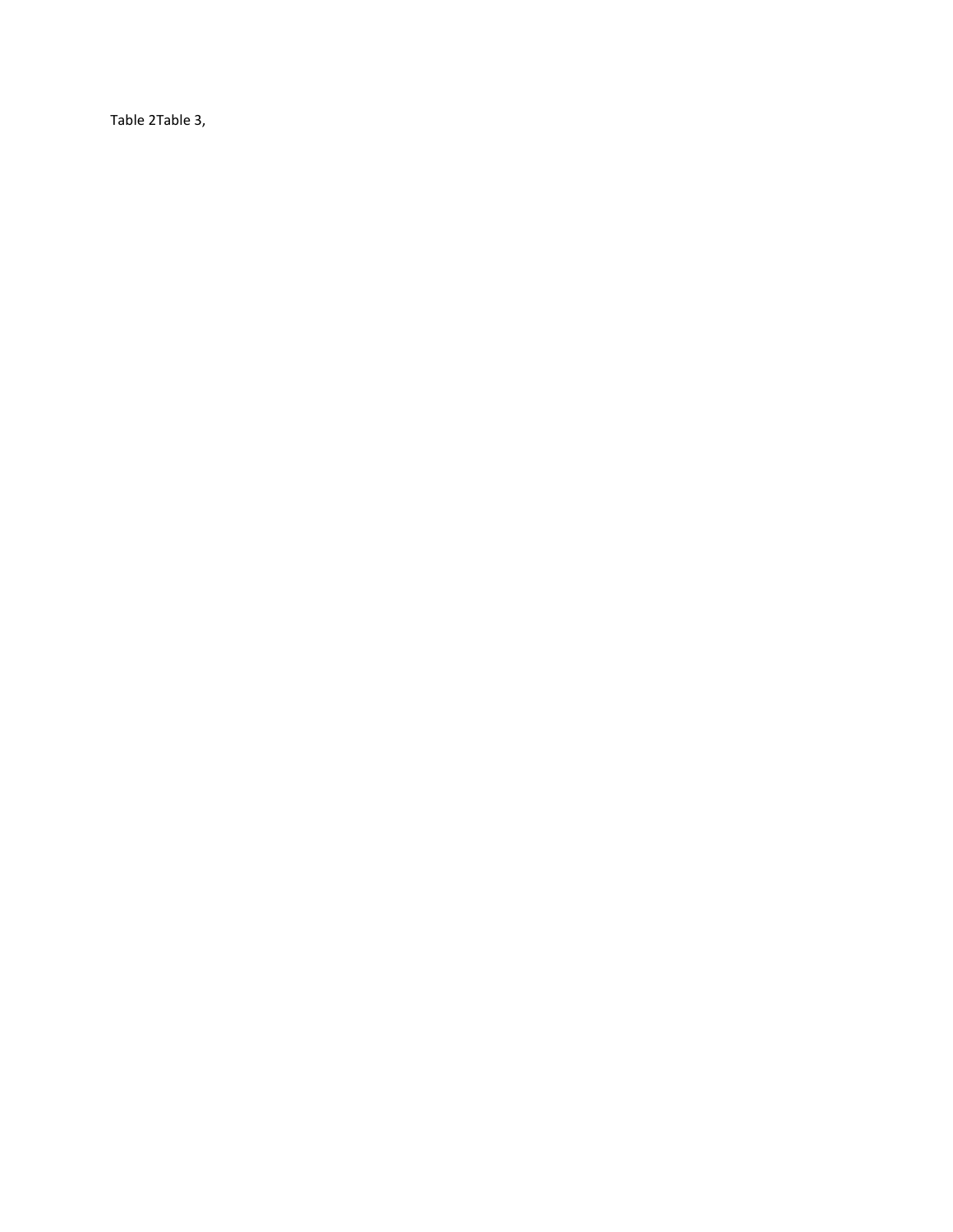[Table 4.](#page-11-1) A description and justification for the inclusion of each explanatory variable follows.

Cropping information reported by producers was utilized to calculate the frequency of wheat and the frequency of cereal (wheat, barley, oats, canaryseed) crops in 4 year rotations, and the number of years since the last wheat and since the last cereal crop. Sporulation of the fungus occurs on infected residue persisting from previous crops, so increased frequency of wheat or other host crops, and recent production of wheat or host crops can contribute to an increased inoculum load (Osborne & Stein 2007, Schaafsma et al. 2005, Dill-Macky & Jones 2000). The amount of residue pre- and post-seeding were also included as variables affecting inoculum potential (Dill-Macky & Jones 2000).

Wheat varieties, or more appropriately cultivars, differ in their level of resistance to FHB infection, and cultivar choice has consistently been shown to be a major factor for FHB management in wheat (Fernando et al. 2021, Ye et al. 2017). Cultivar resistance to FHB is assessed as part of the variety registration process, and cultivars are classified on a five-point scale of susceptible to resistant. The effect of genetic resistance was assessed both at the level of individual cultivars and grouped by resistance rating (moderately susceptible (MS), intermediate (I), or moderately resistant (MR)). Resistance rating was also assessed as a nominal value, representing increasing level of resistance  $(MS=2, I=3, MR=4)$ .

Good seed quality contributes to quick and even emergence, and subsequently, a uniformly developing crop and vigorous plants that are less vulnerable to pests and adverse conditions (Gilbert & Tekauz 2000). A uniformly developing crop may also contribute to greater fungicide effectiveness as a function of the timing of application in relation to the growth stage of individual plants. Seed source (certified or farm-saved), seed size, contamination with *Fusarium graminareum*, seed treatment, seeding rate, seeding depth, applied fertilizer rates, residual soil nutrients and salts, and other measures of soil texture and quality were all included as variables that could affect crop vigour and uniformity of crop development.

The date of anthesis (Zadoks 65) was determined for each sample site individually. Wheat is susceptible to infection from anthesis up to the soft dough stage but is most susceptible at anthesis (Fernando et al. 2021, Kriss et al. 2010). The probability of higher inoculum load and crop exposure at susceptible stages increase as the growing season progresses (Gorczyca et al. 2018). Therefore, we would expect FHB infection to increase with later seeding dates, and later anthesis dates. This effect is likely dependent on cultivar and growing season conditions, thus we would expect to see interactions between seeding date or anthesis date and other variables. The standard deviation of growth stage was also calculated for each sample site using the minimum, average, and maximum growth stage at anthesis. Staginess of the crop at anthesis could contribute to a reduced fungicide efficacy.

Application of foliar fungicide at or near anthesis has been shown to be an effective FHB management strategy (Bolanos-Carriel et al. 2020, Paul et al. 2018, Paul et al. 2008). Fungicide application at anthesis has been shown to be the most effective for control of FHB, however, post-anthesis fungicide applications have been shown to be equally effective (Bolanos-Carriel et al. 2020, Paul et al. 2018). The timing of fungicide application was calculated in relation to the date of anthesis at each sample site individually. Different fungicide active ingredients have been shown to have varying effectiveness against FHB infection (Bolanos-Carriel et al. 202, Paul et al. 2008), thus the effect of fungicide product, active ingredient(s), and mode of action group were each included separately. Fungicide water volume and application speed were included as they have implications for fungicide coverage. However, these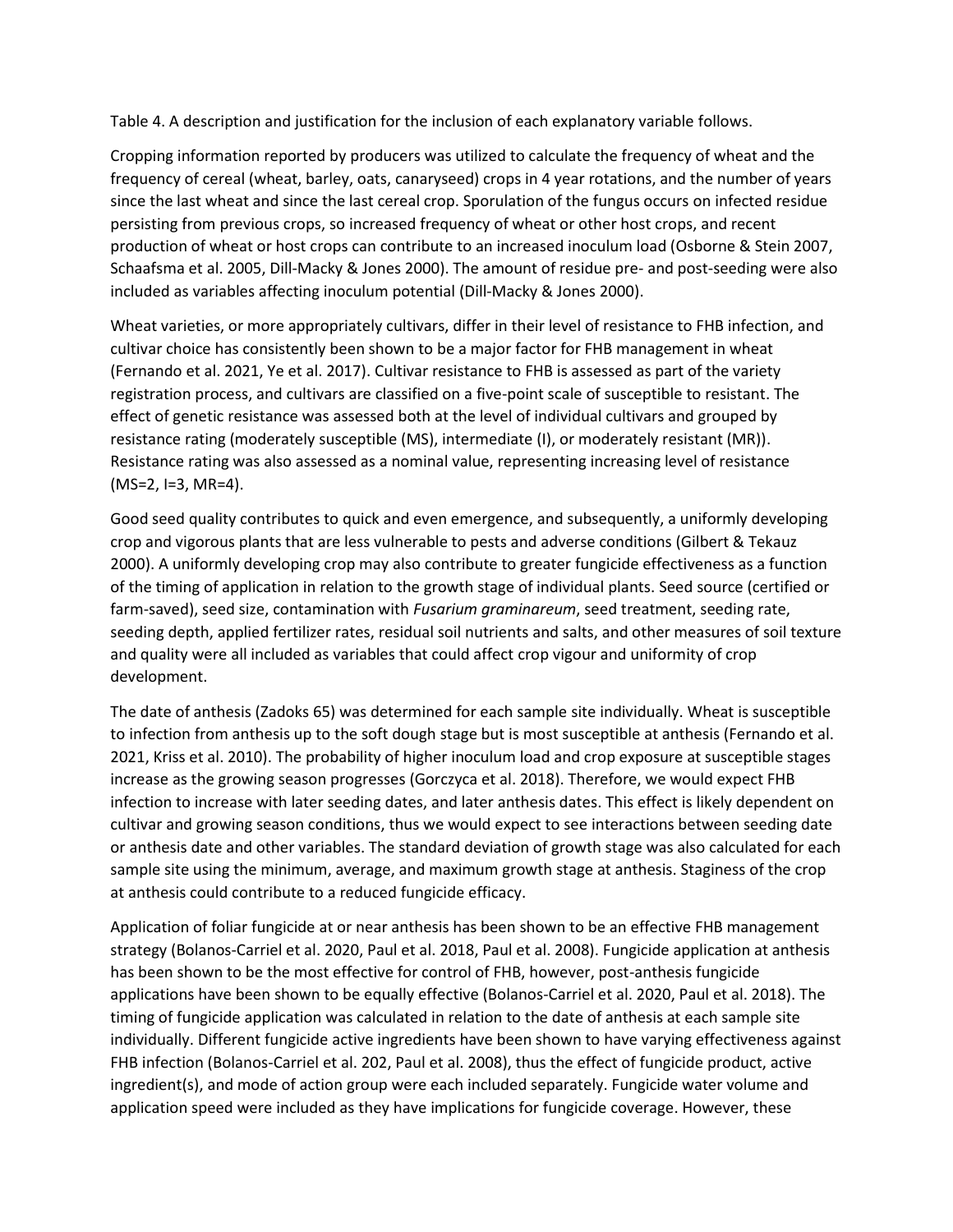effects would also be a function of nozzle type, size, and pressure, which were not included as they were not sufficiently reported. Reported fungicide rotations were utilized to calculate the frequency of the same fungicide active ingredient and the frequency of the same fungicide mode of action applied to wheat or applied to any cereal crop in four years. Repeated use of the same active ingredient or mode of action could lead to fungicide resistance and reduced efficacy (Betcher et al. 2010).

Plant density, tiller density, and row spacing are measures of crop structure and spatial arrangement that could influence the canopy microclimate for spore production, dispersion, and infection severity (Jensen & Jorgensen 2016). Soil texture and other measures of soil quality can also affect microclimate within the crop.

<span id="page-9-0"></span>Daily values of environmental variables (soil temperature, soil moisture, precipitation from rain gauges, mean air temperature, GDD, precipitation, average relative humidity, and average wind speed) were averaged or totalled over specific pre- and post-anthesis intervals (3 days, 7 days, 14 days, and 30 days) for each sample site individually. Rain gauge measurement, precipitation, and GDD were also totalled for the entire season prior to anthesis. Environmental conditions experienced during varying lengths of time around the time of anthesis have been shown to be positively correlated with FHB intensity (Kriss et al. 2010, De Wolf et al. 2003, Hooker et al. 2002). Conditions prior to anthesis affect disease risk as a function of spore production and dispersal (Gilbert et al. 2008, Paul et al. 2007), while conditions experienced after anthesis affect disease risk as a function of fungal infection of wheat spikes and production of mycotoxins (Cowger et al. 2009).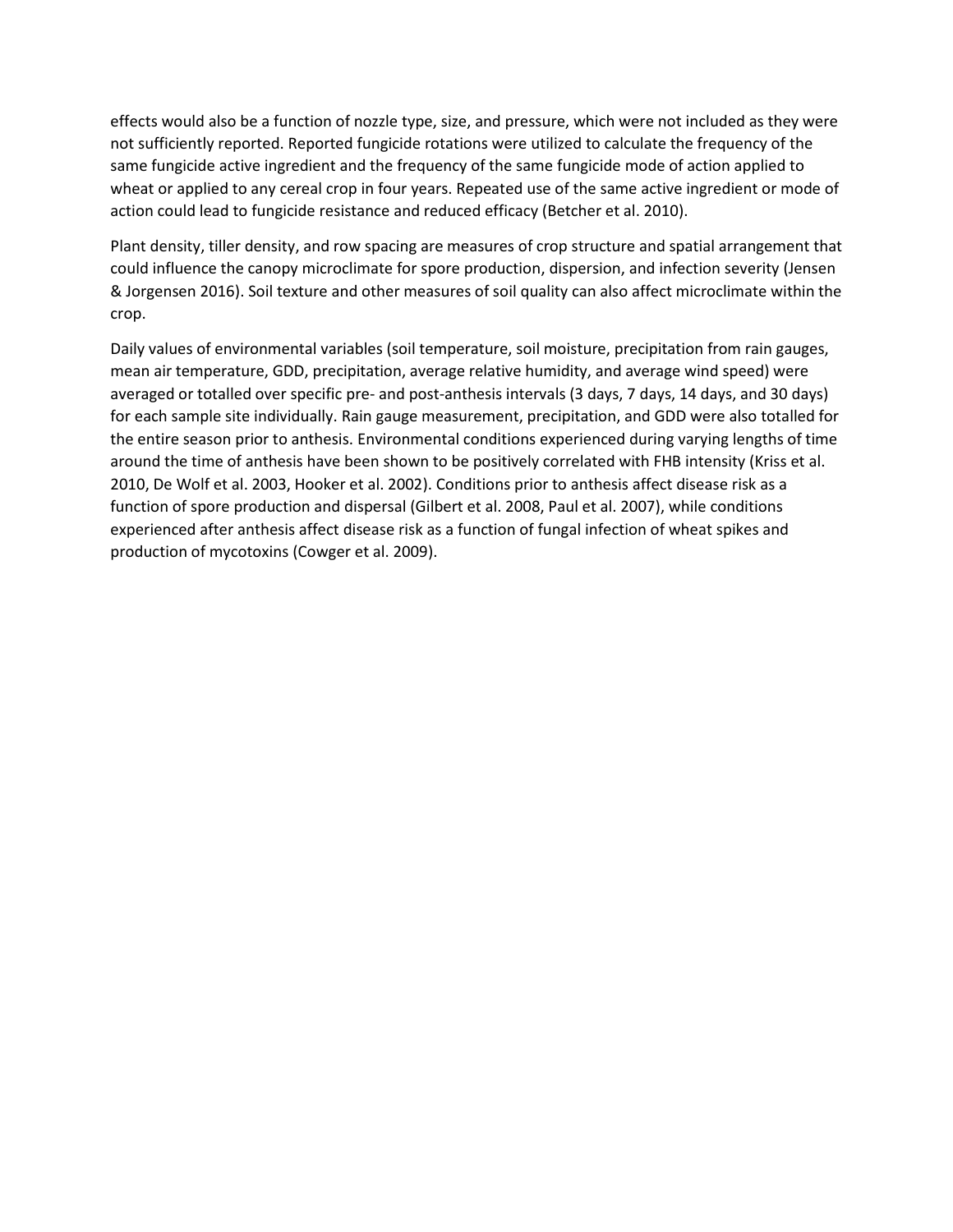| Variable name              | Variable type | Definition                                                                                                                 | Replication |
|----------------------------|---------------|----------------------------------------------------------------------------------------------------------------------------|-------------|
| wheatRotation4years        | Ordinal       | Frequency of wheat in 4-year rotation; two values (1, 2)                                                                   | Field       |
| yearsSinceWheat            | Ordinal       | Number of years since last wheat crop; three values (2, 3, 4)                                                              | Field       |
| cerealRotation4years       | Ordinal       | Frequency of cereal crop (wheat, barley, oats, canaryseed) in 4-year rotation; three values (1, 2, 3)                      | Field       |
| yearsSinceCerealCrop       | Ordinal       | Number of years since last cereal crop; four values (1, 2, 3, 4)                                                           | Field       |
| wheatVariety               | Factor        | Wheat cultivar; 13 values                                                                                                  | Field       |
| FHBresistance              | Factor        | Varietal FHB resistance rating; three values (MS, I, MR)                                                                   | Field       |
| FHBresistanceScale         | Ordinal       | Varietal FHB resistance rating; three values (MS=2, I=3, MR=4)                                                             | Field       |
| seedSource                 | Factor        | Seed source; three values (Certified, FarmSaved, Unknown)                                                                  | Field       |
| seedTKW                    | Continuous    | Thousand kernel weight of seed. Producer- or lab-reported in g per 1000 seeds; range $32 - 53$ g 1000<br>$seeds^{-1}$      | Field       |
| seedTrt                    | Factor        | Seed treatment product brand name; 9 values                                                                                | Field       |
| percFusGram                | Continuous    | Percent Fusarium graminarium on seed; range 0 - 3%                                                                         | Field       |
| seedDateJulian             | Continuous    | Seeding date (julian calendar); range 112 (22 April) - 152 (1 June)                                                        | Field       |
| seedRateLbsAc              | Continuous    | Producer-reported seeding rate; range $105 - 168$ lbs ac <sup>-1</sup>                                                     | Field       |
| seedFt2                    | Continuous    | Calculated seeding density, using producer-reported seeding rate and seed TKW; range 24.5 - 49.7<br>seeds ft <sup>-2</sup> | Field       |
| rowSpacingInch             | Continuous    | Producer-reported row spacing; range $9.8 - 12$ in                                                                         | Producer    |
| seedDepth                  | Continuous    | Producer-reported seeding depth; range 0.88 - 1.75 in                                                                      | Field       |
| fungProduct                | Factor        | Fungicide product brand/formulation; 9 values                                                                              | Field       |
| fungActive                 | Factor        | Fungicide active ingredient; 7 values                                                                                      | Field       |
| fungGroup                  | Factor        | Fungicide mode of action group; three values (3, 3&7, 7&11)                                                                | Field       |
| fungDaysFromAnthesis       | Continuous    | Fungicide application date relative to anthesis date; range $(-14) - (+8)$ days                                            | Sample Site |
| fungWaterVolGalAc          | Continuous    | Fungicide application water volume; range $7.5 - 18.3$ gal ac <sup>-1</sup>                                                | Field       |
| fungSpeedMph               | Continuous    | Fungicide application speed; range $10 - 18$ mph                                                                           | Field       |
| sameFungActiveWheat4Years  | Ordinal       | Frequency of the same fungicide active ingredient applied to wheat in 4 years; two values (0, 1)                           | Field       |
| sameFungGroupWheat4Years   | Ordinal       | Frequency of the same fungicide group applied to wheat in 4 years; two values (0, 1)                                       | Field       |
| sameFungActiveCereal4Years | Ordinal       | Frequency of the same fungicide active ingredient applied to cereals in 4 years; two values (0, 1)                         | Field       |
| sameFungGroupCereal4Years  | Ordinal       | Frequency of the same fungicide group applied to cereals in 4 years; two values (0, 1)                                     | Field       |
| NRateTotalLbsAc            | Continuous    | Producer-reported, total rate of applied N fertilizer; range 94 - 190 lbs ac <sup>-1</sup>                                 | Field       |
| PRateTotalLbsAc            | Continuous    | Producer-reported, total rate of applied P fertilizer; range $20 - 70$ lbs ac <sup>-1</sup>                                | Field       |
| KRateTotalLbsAc            | Continuous    | Producer-reported, total rate of applied K fertilizer; range $0 - 32$ lbs ac <sup>-1</sup>                                 | Field       |
| SRateTotalLbsAc            | Continuous    | Producer-reported, total rate of applied S fertilizer; range $0 - 15$ lbs ac <sup>-1</sup>                                 | Field       |

Table 2. Definition and attributes of management variables included in multivariate analysis.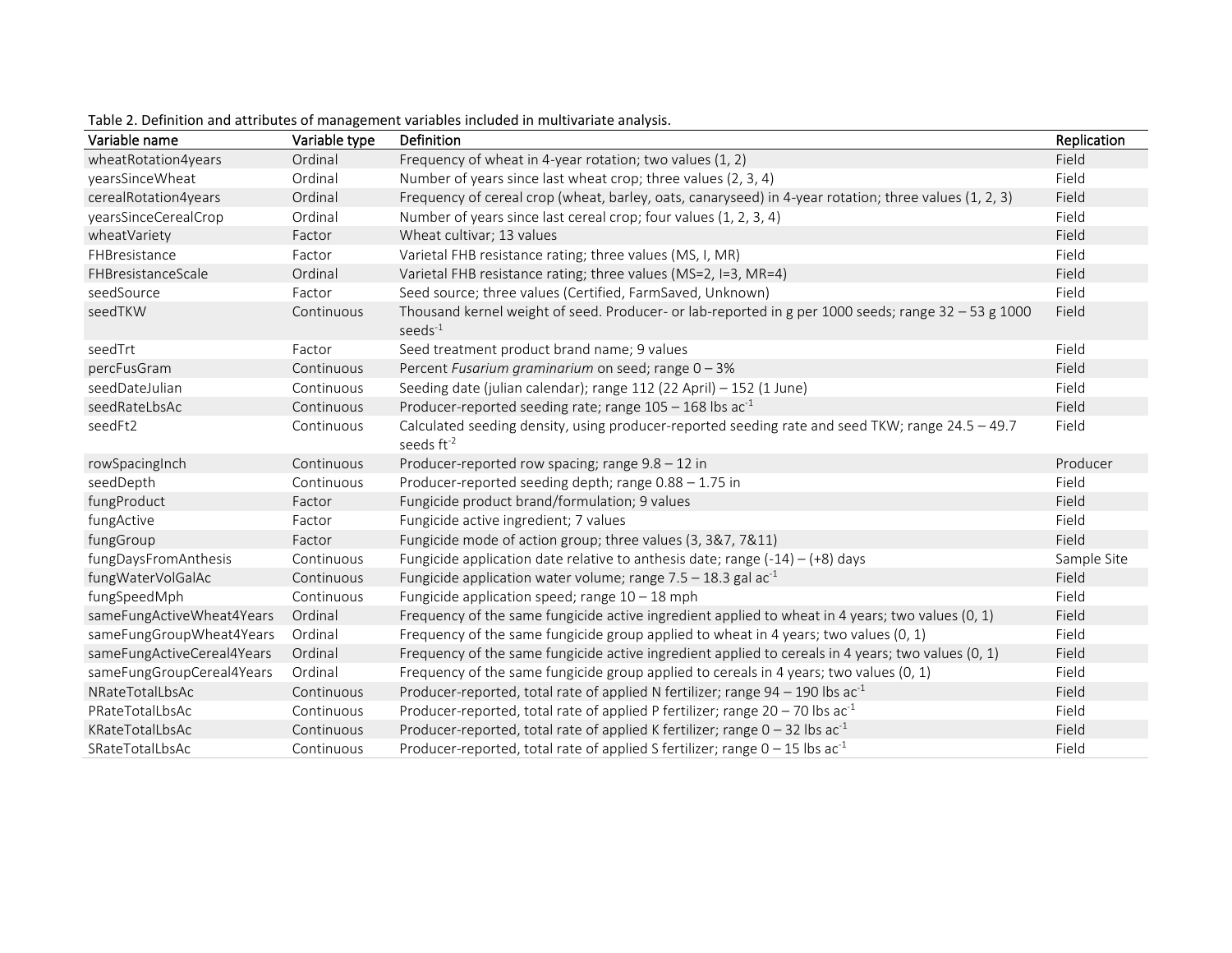<span id="page-11-1"></span><span id="page-11-0"></span>

| Variable name      | Variable type | <b>Definition</b>                                                                                                  | Replication |
|--------------------|---------------|--------------------------------------------------------------------------------------------------------------------|-------------|
| percLitterPreSeed  | Continuous    | Pre-seed residue cover (percent of ground cover that is litter (not bare soil)); range $7 - 100\%$                 | Sample Site |
| percLitterPostSeed | Continuous    | Post-seed residue cover (percent of ground cover than is litter (not bare soil)); range 0 - 92%                    | Sample Site |
| plantsM2           | Continuous    | Plant density; range $131 - 463$ plants m <sup>-2</sup>                                                            | Sample Site |
| tillersM2          | Continuous    | Tiller (head) density; range $177 - 894$ heads m <sup>-2</sup>                                                     | Sample Site |
| anthesisJulian     | Continuous    | Anthesis date (julian calendar date when average growth stage = Zadoks 65);<br>range 182 (1 July) - 213 (1 August) | Sample Site |
| zadoksSD           | Continuous    | Standard deviation of growth stage at anthesis, indicates variability in crop stage; range 0.31-11.44              | Sample Site |
| soilQuality        | Factor        | Soil quality; six values (Calcareous, Gleyed, Orthic, Rego, Solodized, Solonetzic)                                 | Sample Site |
| soilColour         | Factor        | Soil colour; four values (Black, DarkBrown, DarkGray, Gray)                                                        | Sample Site |
| soilType           | Factor        | Soil type; three values (Chernozem, Luvisol, Solonetz)                                                             | Sample Site |
| surfaceTexture     | Factor        | Soil surface texture; 10 values (e.g. Clay, Loam, Silty Clay, etc.)                                                | Sample Site |
| soilTexture        | Factor        | Soil texture; 8 values (e.g. Fine, Moderately Fine, Medium, etc.)                                                  | Sample Site |
| soilTextureGrade   | Ordinal       | Soil texture grade; 9 values from $1$ (Fine) - 9 (Coarse)                                                          | Sample Site |
| agCapabilityGrade  | Continuous    | Agricultural capability grade; range 1.0-4.4                                                                       | Sample Site |
| pH06               | Continuous    | Soil pH at 0-6 in depth; range $5.0 - 8.3$                                                                         | Sample Site |
| pH612              | Continuous    | Soil pH at $6-12$ in depth; range $5.5 - 8.5$                                                                      | Sample Site |
| Omperc             | Continuous    | Percent soil organic matter; range 0.6 - 9.3%                                                                      | Sample Site |
| nitratePPM06       | Continuous    | Soil nitrate at 0-6 in depth; range $2.5 - 110$ ppm                                                                | Sample Site |
| nitratePPM612      | Continuous    | Soil nitrate at 6-12 in depth; range $1.5 - 100$ ppm                                                               | Sample Site |
| POIsenPPM          | Continuous    | Soil phosphorus content; range 2 - 79 ppm                                                                          | Sample Site |
| <b>KPPM</b>        | Continuous    | Soil potassium content; range $57 - 867$ ppm                                                                       | Sample Site |
| CaPPM              | Continuous    | Soil calcium content; range 644 – 8315 ppm                                                                         | Sample Site |
| <b>MgPPM</b>       | Continuous    | Soil magnesium content; range 70 - 1375 ppm                                                                        | Sample Site |
| <b>NaPPM</b>       | Continuous    | Soil sodium content; range $11 - 189$ ppm                                                                          | Sample Site |
| SPPM06             | Continuous    | Soil sulfur content at 0-6 in depth; range $4 - 75$ ppm                                                            | Sample Site |
| SPPM612            | Continuous    | Soil sulfur content at 6-12 in depth; range $4 - 75$ ppm                                                           | Sample Site |
| CECMeq100g         | Continuous    | Soil cation exchange capacity; range $4.4 - 50.3$ mEq 100 g <sup>-1</sup>                                          | Sample Site |

Table 3. Definition and attributes of agronomic variables included in multivariate analysis.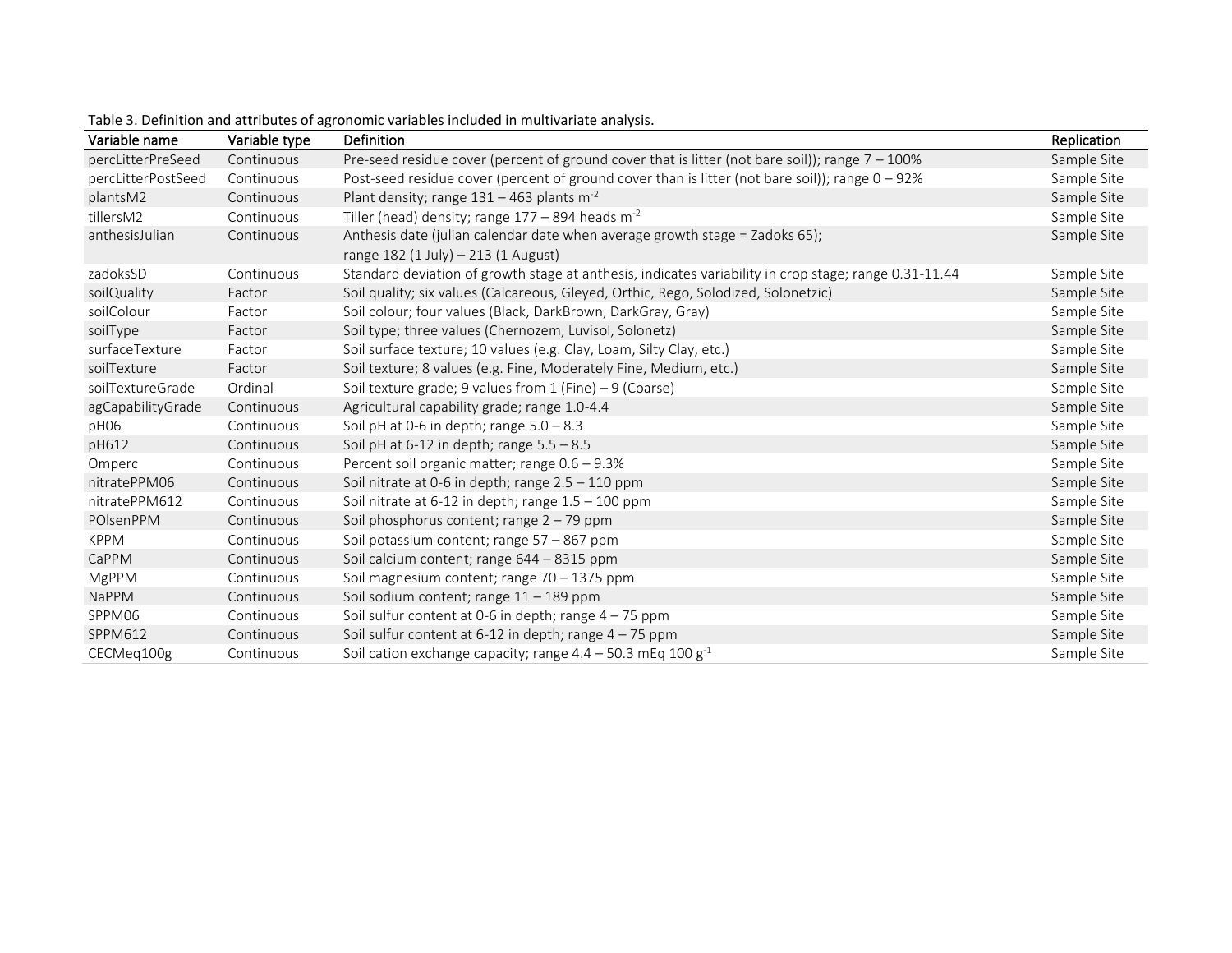| Variable name | Variable type | Definition                                                                                                                                                                                                                                                                                                                                                                                                                                                                 | Replication |
|---------------|---------------|----------------------------------------------------------------------------------------------------------------------------------------------------------------------------------------------------------------------------------------------------------------------------------------------------------------------------------------------------------------------------------------------------------------------------------------------------------------------------|-------------|
| avgSoilMois   | Continuous    | Volumetric soil moisture, averaged over the specified pre- or post-anthesis time interval; range<br>30 days (pre): 4.1 - 49.9%; 14 days (pre): 3.1 - 51.6%; 7 days (pre): 1.4 - 55.5%; 3 days (pre): 1.0 - 57.2%;<br>3 days (post): 1.1 - 57.4%; 7 days (post): 1.2 - 55.5%; 14 days (post): 2.4 - 52.2%; 30 days (post): 2.9 - 45.7%                                                                                                                                      | Sample Site |
| cumRain       | Continuous    | Total seasonal rain accumulation at anthesis, based on rain gauge measurement; range 32.3 - 170.5 mm                                                                                                                                                                                                                                                                                                                                                                       | Sample Site |
| totalRain     | Continuous    | Rain accumulation based on rain gauge measurement, totalled over the specified pre- or post-anthesis interval; range<br>30 days (pre): 11.4 - 114.1 mm; 14 days (pre): 4.6 - 78.1 mm; 7 days (pre): 1.2 - 40.1 mm;<br>3 days (pre): 0 - 17.2 mm; 3 days (post): 0 - 14.3 mm; 7 days (post): 0 - 29.6 mm;<br>14 days (post): 0.5 - 49.1 mm; 30 days (post): 0.5 - 91.0 mm                                                                                                   | Sample Site |
| cumPrecipMm   | Continuous    | Total growing season precipitation at anthesis, based on regional weather data; range 116.5 - 311.4 mm                                                                                                                                                                                                                                                                                                                                                                     | Sample Site |
| totalPrecip   | Continuous    | Precipitation, based on regional weather data, totalled over the specified pre- and post-anthesis intervals;<br>range 30 days (pre): 29.7 - 14 mm; 14 days (pre): 3.4 - 89.3 mm; 7 days (pre): 0.0 - 58.3 mm;<br>3 days (pre): 0.0 - 47.6 mm; 3 days (post): 0.0 - 47.6 mm; 7 days (post): 0.0 - 58.5 mm;<br>14 days (post): 1.1 - 90.4 mm; 30 days (post): 7.6 - 96.4 mm                                                                                                  | Sample Site |
| avgSoilTemp   | Continuous    | Soil temperature, averaged over the specified pre- and post-anthesis intervals; range<br>30 days (pre): 13.3 - 22.4°C; 14 days (pre): 13.7 - 21.9°C; 7 days (pre): 14.0 - 20.6°C;<br>3 days (pre): 13.6 - 19.3°C; 3 days (post): 12.1 - 20.1°C; 7 days (post): 12.0 - 19.6°C;<br>14 days (post): 13.5 - 20.0°C; 30 days (post): 13.5 - 19.4°C                                                                                                                              | Sample Site |
| avgMeanT      | Continuous    | Mean air temperature, based on regional weather data, averaged over the specified pre- and post-anthesis intervals;<br>range 30 days (pre): 15.0 - 18.7°C; 14 days (pre): 15.9 - 20.0°C; 7 days (pre): 15.3 - 20.8°C;<br>3 days (pre): 14.5 - 22.8°C; 3 days (post): 14.5 - 22.8°C; 7 days (post): 16.1 - 20.8°C;<br>14 days (post): 16.7 - 20.5°C; 30 days (post): 15.7 - 19.6°C                                                                                          | Sample Site |
| cumGDD        | Continuous    | Total seasonal growing degree days accumulation at anthesis; range 582 - 899                                                                                                                                                                                                                                                                                                                                                                                               | Sample Site |
| totalGDD      | Continuous    | Growing degree days accumulation, totalled over the specified pre- and post-anthesis intervals; range<br>30 days (pre): 301 - 412; 14 days (pre): 152 - 210; 7 days (pre): 72 - 111; 3 days (pre): 29 - 53;<br>3 days (post): 29 - 53; 7 days (post): 78 - 111; 14 days (post): 164 - 218; 30 days (post): 321 - 438                                                                                                                                                       | Sample Site |
| avgRH         | Continuous    | Relative humidity, averaged over the specified pre- and post-anthesis intervals; range 30 days (pre): $61 - 76\%$ ;<br>14 days (pre): 65 - 78%; 7 days (pre): 66 - 81%; 3 days (pre): 61 - 85%; 3 days (post): 61 - 84%;<br>7 days (post): 64 - 81%; 14 days (post): 64 - 79%; 30 days (post): 63 - 76%                                                                                                                                                                    | Sample Site |
| avgWindSpd    | Continuous    | Wind speed, averaged over the specified pre- and post-anthesis intervals; range<br>30 days (pre): $11 - 19$ km hr <sup>-1</sup> ; 14 days (pre): $10 - 17$ km hr <sup>-1</sup> ; 7 days (pre): $8 - 18$ km hr <sup>-1</sup> ;<br>3 days (pre): $8 - 21$ km hr <sup>-1</sup> ; 3 days (post): $8 - 22$ km hr <sup>-1</sup> ; 7 days (post): $9 - 19$ km hr <sup>-1</sup> ;<br>14 days (post): $10 - 17$ km hr <sup>-1</sup> ; 30 days (post): $11 - 16$ km hr <sup>-1</sup> | Sample Site |

# Table 4. Definition and attributes of environmental variables included in multivariate analysis.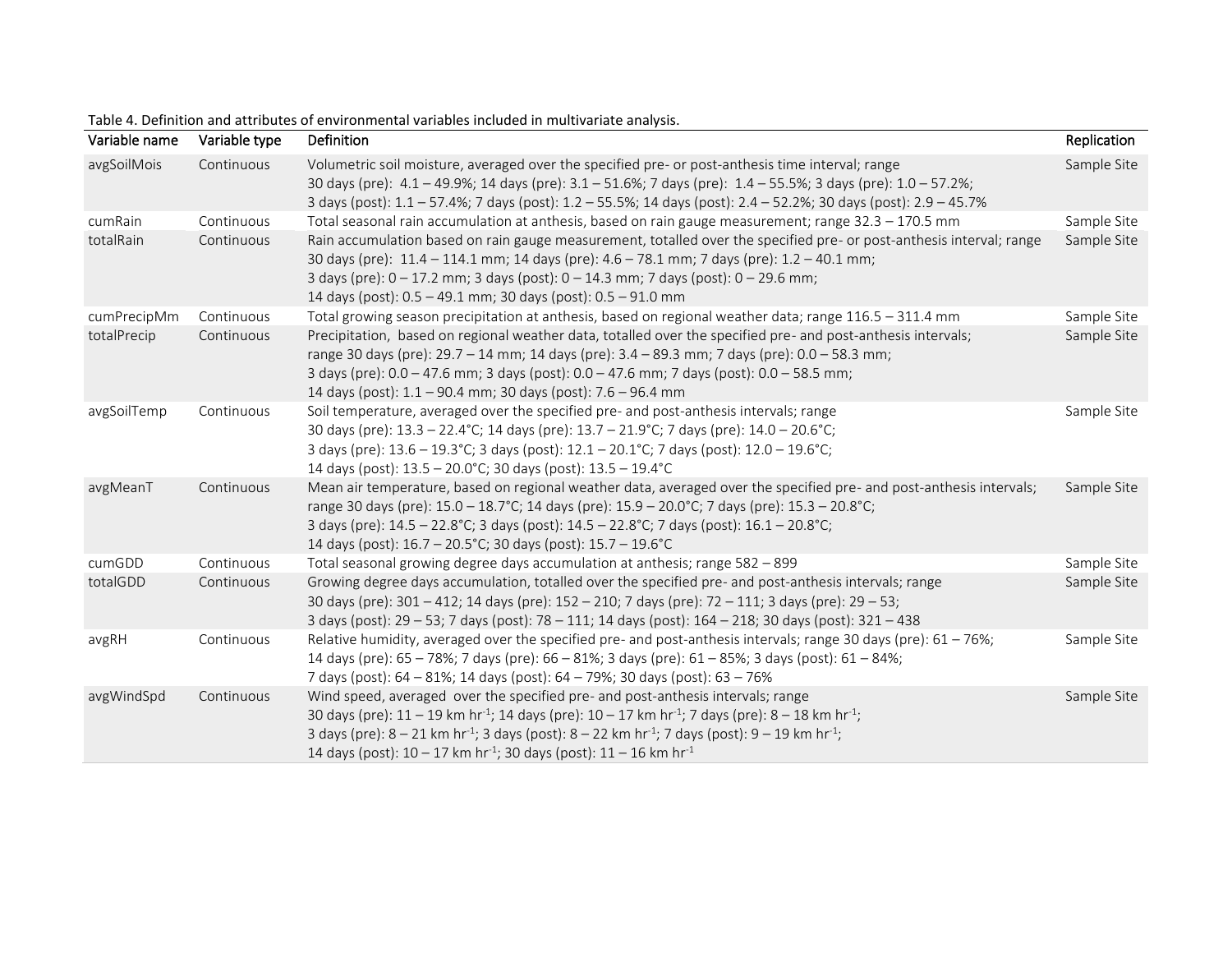#### *Statistical analysis*

Multiple regression with mixed-effect models was used to assess the effect of various explanatory variables on the three response variables: FHB index, FDK, and DON. Mixed-effects models appropriately deal with non-homogeneity of variance resulting from the unbalanced and nested data structure. FHB index and FDK were log-transformed to deal with non-normal distribution of model residuals resulting from left-skewed data. A constant was added to all values prior to transforming to deal with values of zero. DON was transformed to a binary response (0 = none detected, 1 = any level of DON detected), to deal with the issue of zero-inflated data.

Data were analyzed with the R statistical program, version 4.0.4 (R Core Team 2021), using the *lme4*  package (Bates et al. 2015) for fitting mixed-effects models, and the *lmerTest* package (Kuznetsova et al. 2017) for assessing model fit and effect significance. FHB index was replicated at the sample site level, so the nested random effects were specified as location, year within location, producer within year within location, and field within producer within year within location. For response variables replicated at the field level (FDK, DON), the nested random effects were specified as location, year within location, and producer within year within location. Time of sampling was also included as a random effect in the models for soil temperature. Only linear effects were included in the regression models.

First, single-variable models were fitted to examine the individual effect of each explanatory variable on FHB Index, FDK, and DON. For each of the response variables, separate mixed-effect models were fitted with each explanatory variable as a single fixed effect. Then, based on the results of the univariate models, FDK was chosen for the multivariate analysis. For the multivariate analysis, a competing models approach was chosen to assess additive and interactive effects with combinations of two explanatory variables. This approach allows us to evaluate the relative influence of each variable and each combination of variables by comparing the goodness of fit of a set of candidate models. The competing models approach was chosen because of the relatively low level of replication in relation to the large number of explanatory variables, and the high level of inter-correlation among the explanatory variables.

# RESULTS AND DISCUSSION

# *Fusarium occurrence and distribution*

Measurements of FHB index, FDK, and DON were variable between locations and years. FHB Index was similar among locations in 2018 and 2019, but differed among locations in 2020, where FHB was higher in Melfort and Scott but remained low in Indian Head [\(Figure 1\)](#page-14-0). FDK showed greater variability, with no observable pattern within either year or location [\(Figure 2\)](#page-14-1). DON values appeared to be highest in 2018 and lowest in 2019 in all locations [\(Figure 3\)](#page-14-2). FHB index and DON appeared to have similar patterns across years and locations, indicating that the two may be correlated or influenced by the same variables. FDK did not appear to be correlated with either FHB index or DON. Environmental conditions appeared to have had a larger influence on FHB index and DON than FDK.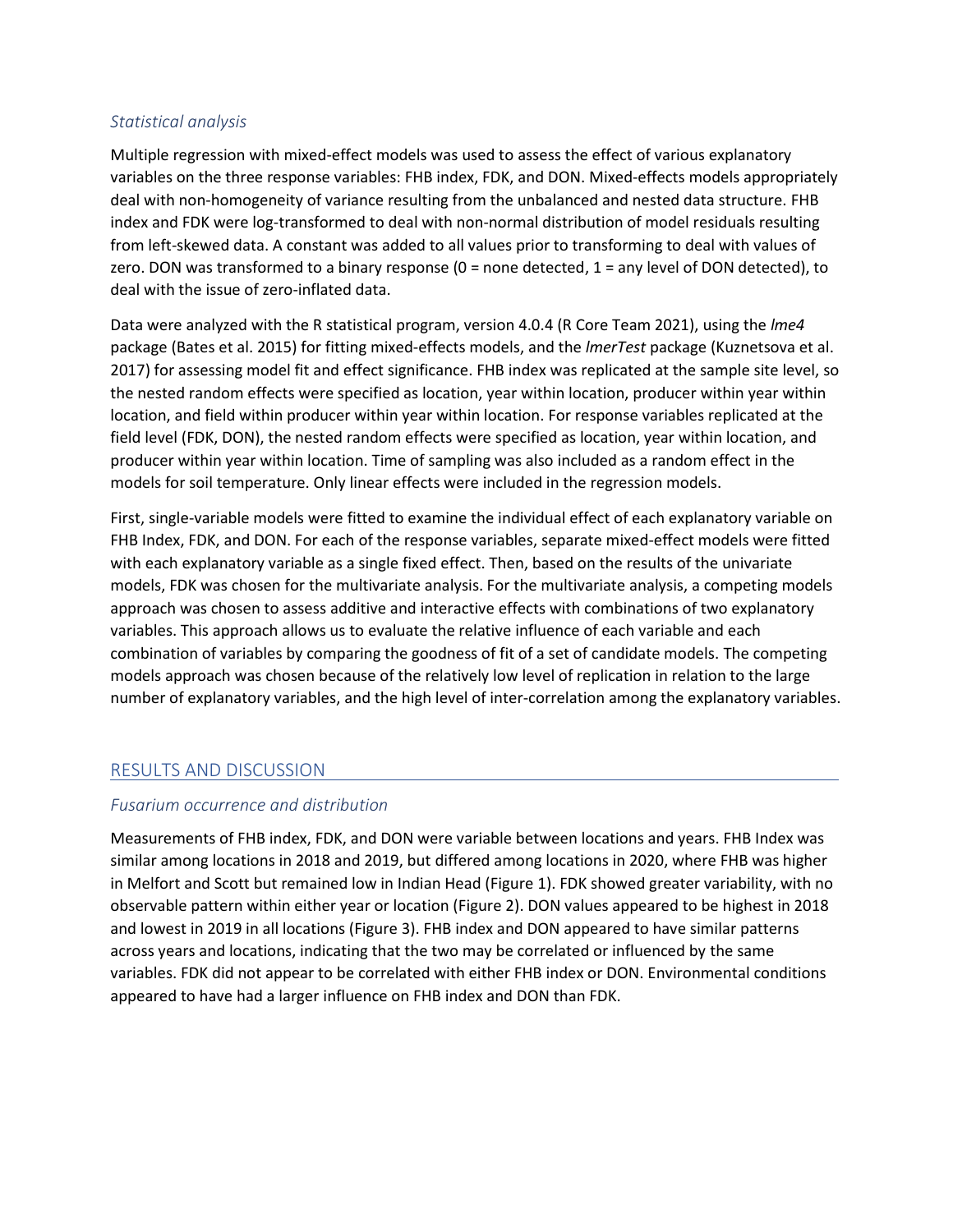

<span id="page-14-0"></span>Figure 1. The distribution of *Fusarium* Head Blight (FHB) Index (log-transformed values) within years and locations. Upper and lower limits of the boxes indicate the first and third quartiles, and whiskers indicate the range of values outside the quartiles, with extreme values shown as single points. The centre point indicates the mean.



<span id="page-14-1"></span>Figure 2. The distribution of *Fusarium* damaged kernels (FDK, log-transformed values) within years and locations. Upper and lower limits of the boxes indicate the first and third quartiles, and whiskers indicate the range of values outside the quartiles, with extreme values shown as single points. The centre point indicates the mean.



<span id="page-14-2"></span>Figure 3. The distribution of deoxynivalenol (DON) level in parts per million (ppm) within years and locations. Upper and lower limits of the boxes indicate the first and third quartiles, and whiskers indicate the range of values outside the quartiles, with extreme values shown as single points. The centre point indicates the mean.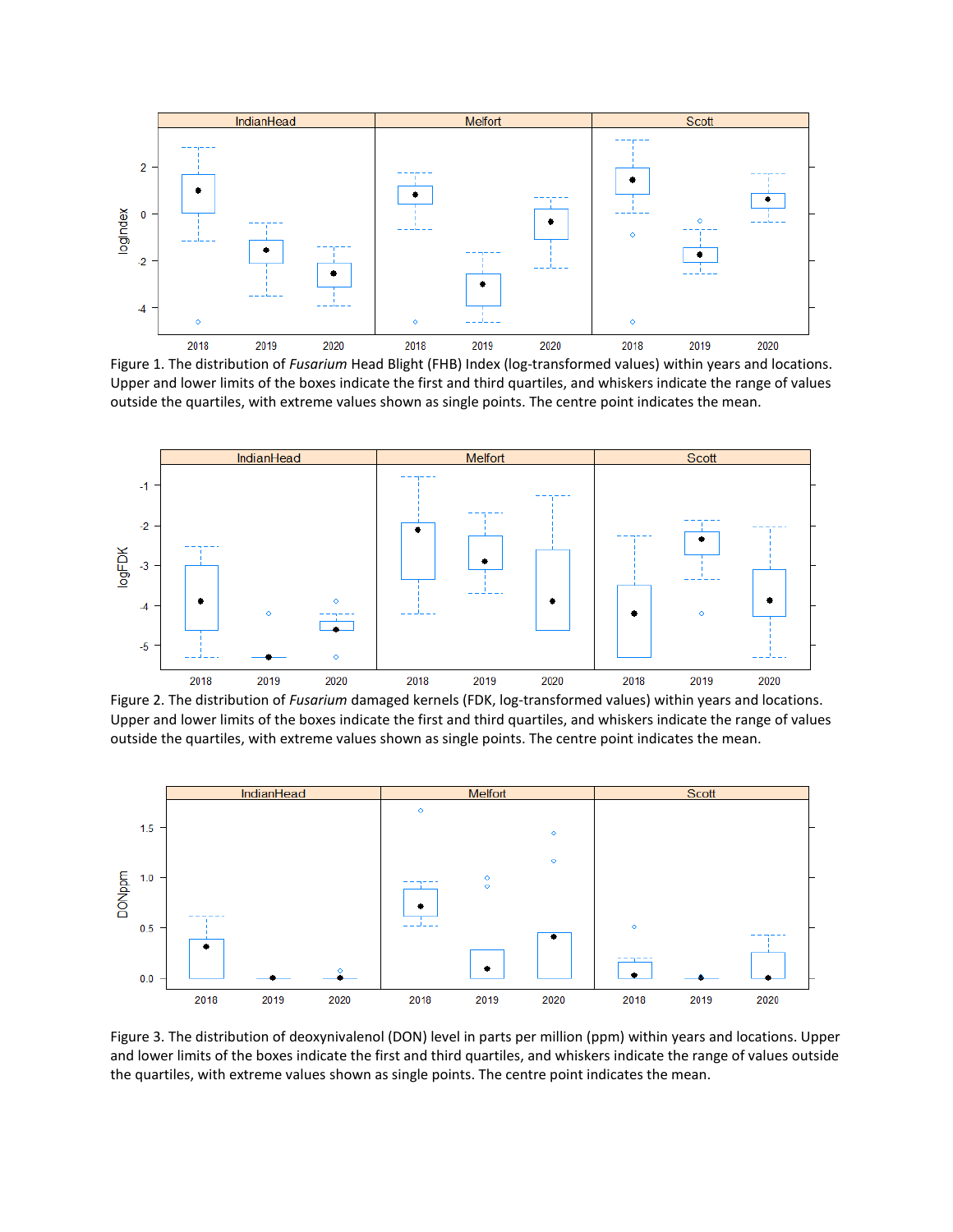# *Single-variable models*

Significance tests for the individual effect of each explanatory variable on the three response variables are shown in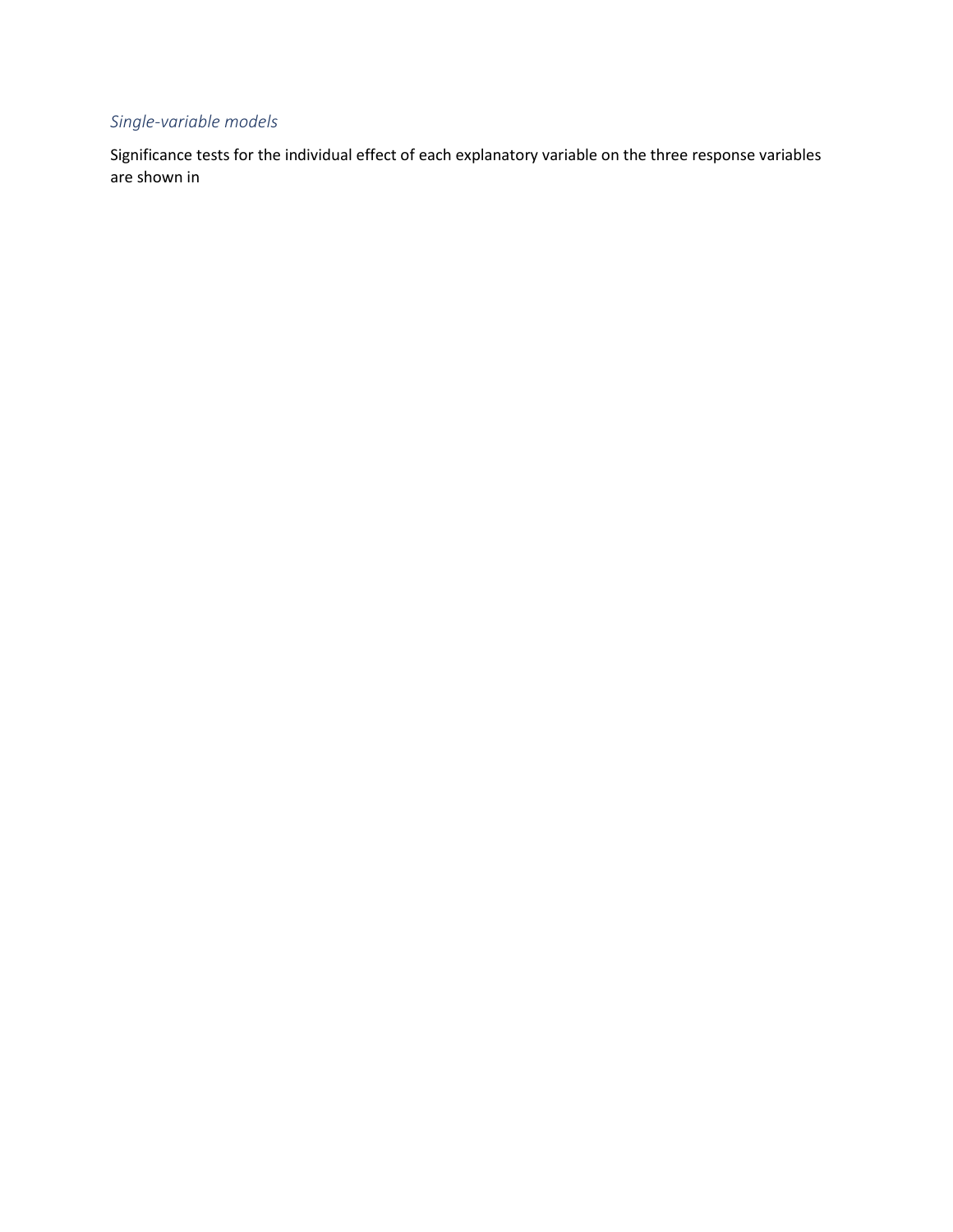[Table 5,](#page-17-0) [Table 6](#page-19-0)[Table 7.](#page-20-0) The three response variables did not have similar or consistent responses to many of the same agronomic and environmental variables, further suggesting that the response variables were not correlated, and that assessment of FHB infection using all three variables was not redundant. Correlations among FHB index, FDK, and DON have been shown to be dependent on genotype and environment (Goral et al. 2019, Del Ponte et al. 2007, Paul et al. 2006, Mesterházy et al. 2005). FHB index had fewer significant relationships than either FDK or DON, reflecting the greater subjectivity of in-field assessments, especially in consideration of the smaller scale of replication, at the sample site level.

In an observational study with a multivariate data set, results of univariate models should be interpreted with caution as they could be misleading. In this case, the inclusion of random effects as part of the mixed models should control for a large portion of confounded or unmodeled effects. Unmodeled effects become increasingly unimportant as more variables are added to the same model in a multiple regression. Further, as per the objectives of this study, we expect that significant interactions will be revealed as additional variables are included in the models, which could affect the significance of individual variables or direction of the relationships. Therefore, significant univariate relationships will be highlighted briefly, but interpretation of results will be focused on the multiple regression analysis which follows.

Overall, visual symptoms of FHB in the field were positively associated with 1) row spacing, 2) preanthesis regional precipitation (total cumulative) and wind speed (7 and 14 days), and 3) post-anthesis air temperature (3, 7, and 30 days) and GDD (3, 7, and 30 days). FHB index was negatively associated with 1) the number of years since the last wheat crop, 2) residual soil nitrate, potassium (K), and sodium (Na), 3) pre-anthesis wind speed (30 days), and 4) post-anthesis relative humidity (14 days) and wind speed (30 days).

The level of *Fusarium*-damaged kernels (FDK) differed significantly between wheat varieties, fungicide product, fungicide active ingredients, fungicide mode of action groups, soil types, and soil textures. FDK was positively associated with 1) number of cereal crops in 4-year rotation, 2) seed contamination with *Fusarium graminarium*, 3) seeding density, 4) coarseness of soil texture, 5) residual magnesium (Mg), 6) pre-anthesis rain gauge precipitation (3, 7, 14, 30 days, and total cumulative), regional precipitation (7 and 30 days), and relative humidity (14 days), and 7) post-anthesis soil moisture (7 and 14 days), rain gauge precipitation (3, 7, and 14 days), and relative humidity (3, 7, and 14 days). FDK was negatively associated with 1) seed size, 2) seeding date, 3) fungicide application timing (negative values prior to anthesis, thus FDK decreases as application date approaches and passes anthesis), 4) repeated use of the same fungicide group on previous wheat crops, 5) anthesis date, 6) subsoil pH, 7) residual sulfur (S), 8) pre-anthesis soil temperature (3 and 7 days), air temperature (3, 7, 14, and 30 days), and GDD (3, 7, 14, 30 days, and total cumulative), and 9) post-anthesis soil temperature (3 and 7 days), air temperature (3 days), and GDD (3 days).

The level of deoxynivalenol (DON) contamination differed significantly between wheat varieties, FHB resistance groups, soil types, and soil textures. DON was positively associated with 1) number of years since the last wheat crop or cereal crop, 2) seeding density, 3) topsoil pH, 4) topsoil residual nitrate, calcium (Ca), and magnesium (Mg), 5) soil cation exchange capacity, 6) pre-anthesis soil moisture (14 days), rain gauge precipitation (3, 7, 14, and 30 days), air temperature (3 and 7 days), GDD (3 and 7 days), and wind speed (3, 14, and 30 days), and 7) post-anthesis regional precipitation (3, 7, and 14 days)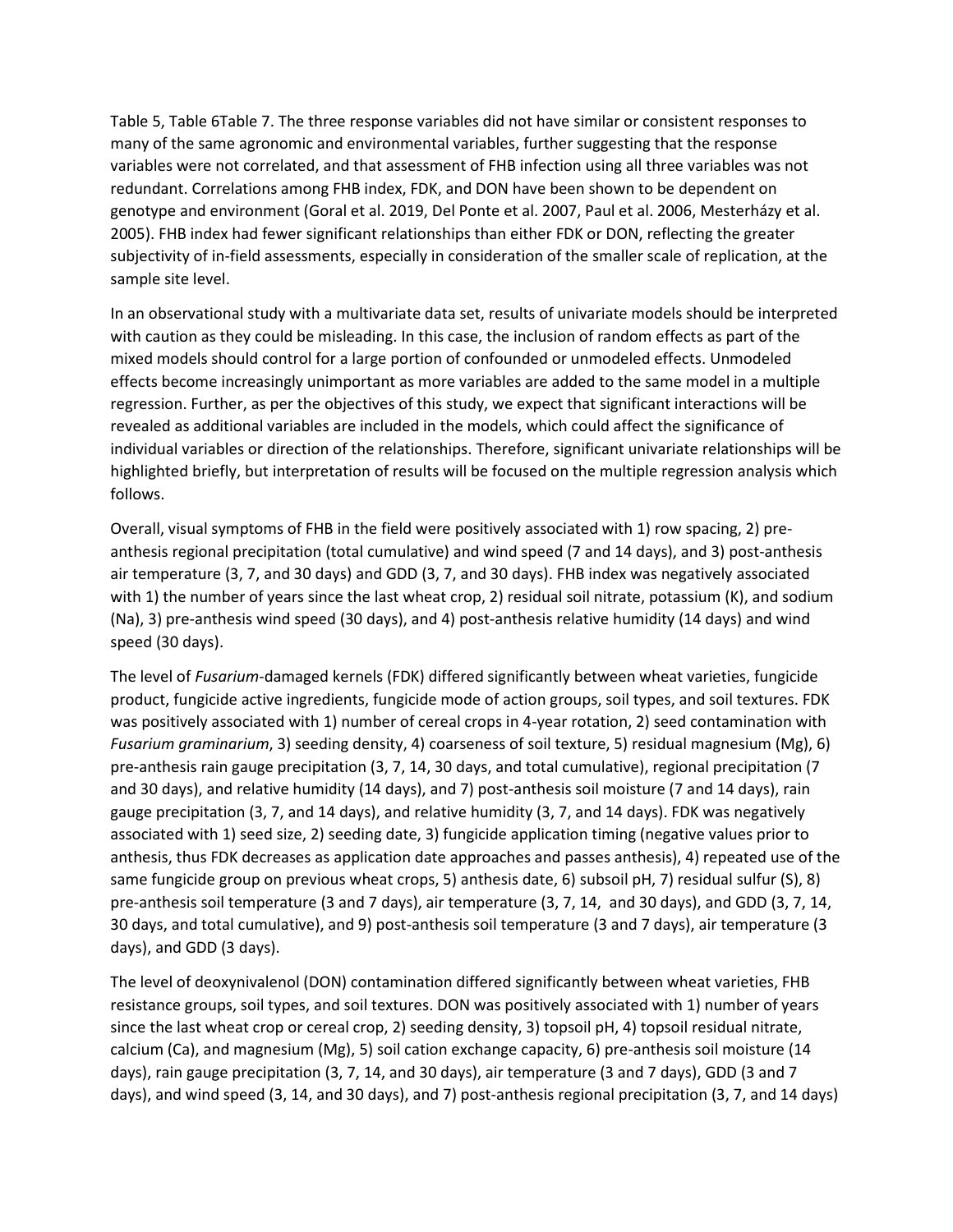and relative humidity (3, 7, and 14 days). DON was negatively associated with 1) number of wheat crops in 4-year rotation, 2) genotypic resistance, 3) fungicide application speed, 4) repeated use of the same fungicide active ingredient or group on previous wheat or cereal crops, 5) amount of pre-seed residue, 6) anthesis date, 7) residual phosphorus (P), 8) pre-anthesis relative humidity (7, 14, and 30 days), and 9) post-anthesis air temperature (3, 7, and 14 days) and GDD (3, 7 and 14 days).

<span id="page-17-0"></span>For DON especially, the direction of the relationships were not all as would be expected, suggesting the possibility of spurious correlations. DON levels were all generally very low; 56% of samples had zero or undetectable levels of DON, and 96% of samples were lower than 1 ppm. The variable was converted to a binary response (0=undetected, 1=detected) for the analysis to deal with the issue of zero-inflation, and so predictability may have been affected. DON was not included in the multivariate analysis.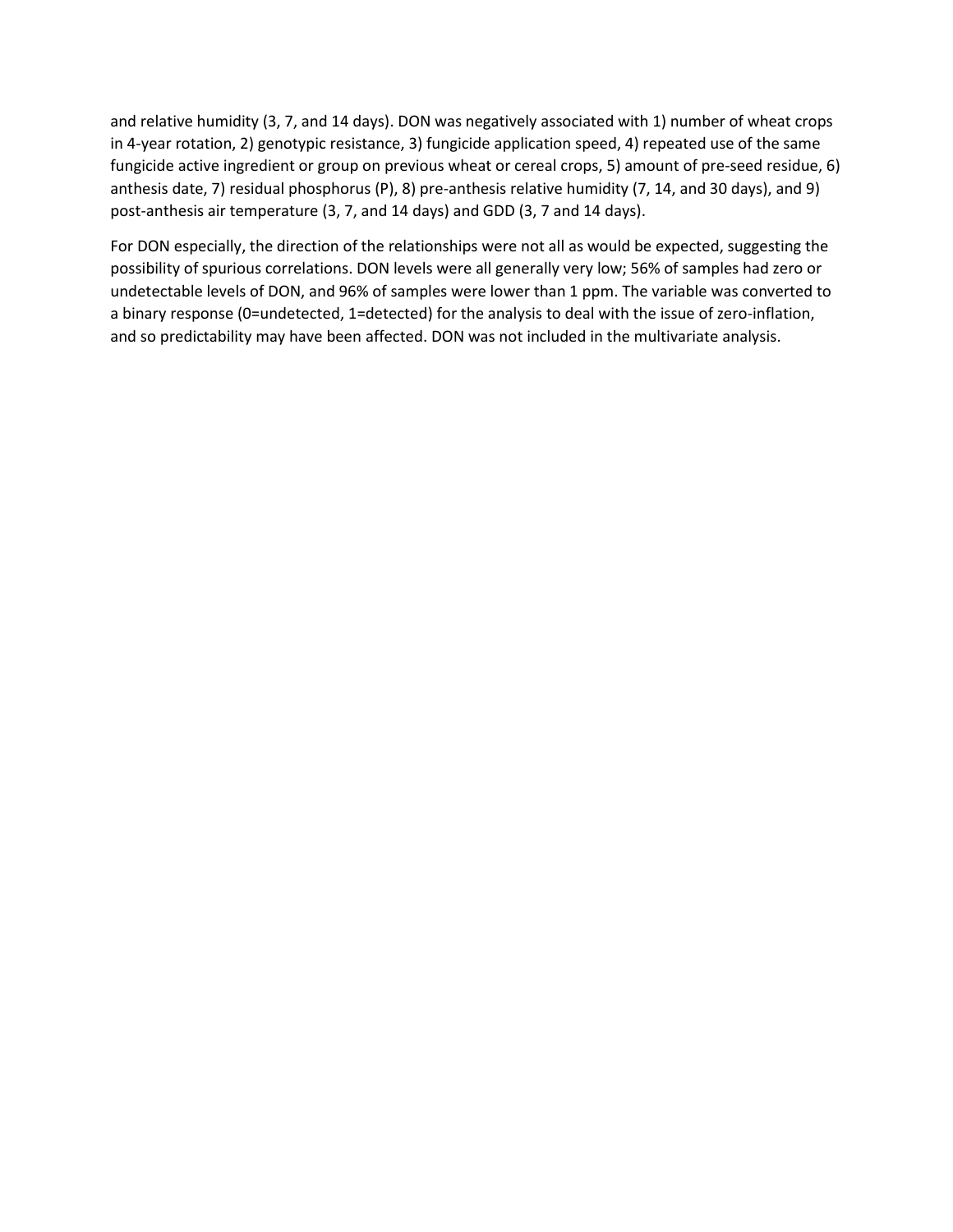Table 5. Significance tests for the individual effect of each management variable on the three response variables. Each variable was included as a single fixed effect in separate mixed effects models with random effects as stated in the text. Factor variables result in ANOVA-type models, showing F-test results, while continuous and ordinal variables result in regression type models, showing t-test results. P-values <0.05 are bolded for emphasis, and for regression models, the sign of the regression co-efficient is shown in brackets to indicate the direction of the relationship.

| <b>Explanatory variable</b> | <b>FHB</b> index | <b>FDK</b>    | <b>DON</b>   |
|-----------------------------|------------------|---------------|--------------|
| wheatRotation4years         | 0.940            | 0.150         | $<0.001$ (-) |
| yearsSinceWheat             | 0.694            | 0.161         | $0.002 (+)$  |
| cerealRotation4years        | 0.135            | $0.015 (+)$   | 0.567        |
| yearsSinceCerealCrop        | $0.031(-)$       | 0.719         | $0.002 (+)$  |
| wheatVariety                | 0.971            | < 0.001       | 0.003        |
| FHBresistance               | 0.337            | 0.639         | < 0.001      |
| FHBresistanceScale          | 0.833            | 0.853         | $<0.001(-)$  |
| seedSource                  | 0.856            | 0.103         | 0.360        |
| seedTKW                     | 0.427            | $0.001(-)$    | 0.778        |
| seedTrt                     | 0.530            | 0.358         | 0.108        |
| percFusGram                 | 0.583            | $0.035 (+)$   | 0.112        |
| seedDateJulian              | 0.952            | $<0.001(-)$   | 0.479        |
| seedRateLbsAc               | 0.662            | 0.150         | 0.231        |
| seedFt2                     | 0.183            | $< 0.001 (+)$ | $0.038 (+)$  |
| rowSpacingInch              | $0.026 (+)$      | 0.659         | 0.392        |
| seedDepth                   | 0.559            | 0.648         | 0.386        |
| fungProduct                 | 0.513            | 0.004         | 0.270        |
| fungActive                  | 0.892            | 0.001         | 0.157        |
| fungGroup                   | 0.773            | 0.002         | 0.603        |
| fungDaysFromAnthesis        | 0.095            | $0.001(-)$    | 0.989        |
| fungWaterVolGalAc           | 0.237            | 0.218         | 0.921        |
| fungSpeedMph                | 0.862            | 0.825         | $0.011(-)$   |
| sameFungActiveWheat4Years   | 0.960            | 0.755         | $0.001(-)$   |
| sameFungGroupWheat4Years    | 0.813            | $0.031(-)$    | $<0.001$ (-) |
| sameFungActiveCereal4Years  | 0.748            | 0.581         | $0.002$ (-)  |
| sameFungGroupCereal4Years   | 0.737            | 0.263         | $<0.001(-)$  |
| NRateTotalLbsAc             | 0.505            | 0.637         | 0.718        |
| PrateTotalLbsAc             | 0.237            | 0.330         | 0.911        |
| KrateTotalLbsAc             | 0.674            | 0.847         | 0.857        |
| SrateTotalLbsAc             | 0.123            | 0.844         | 0.426        |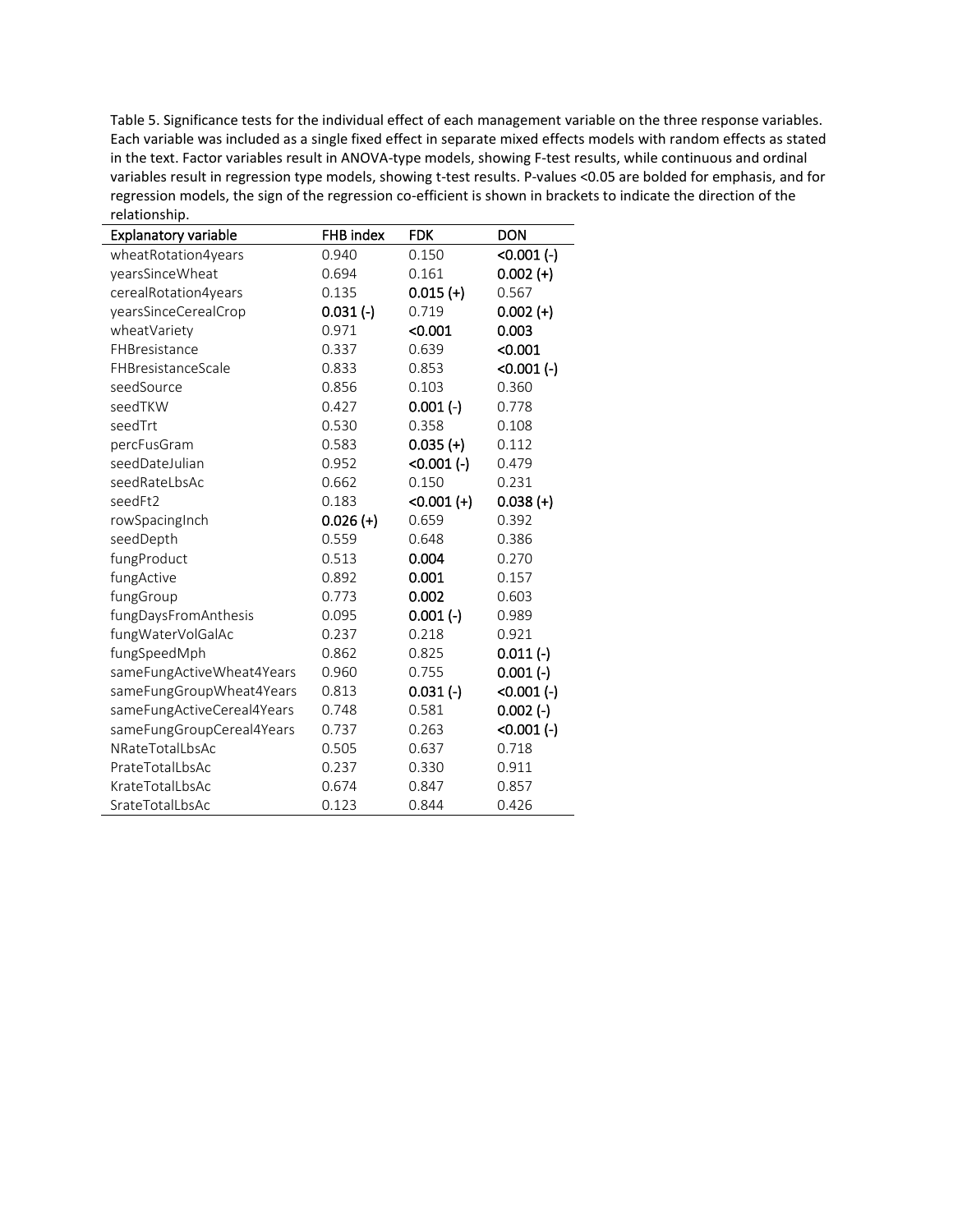<span id="page-19-0"></span>Table 6. Significance tests for the individual effect of each agronomic variable on the three response variables. Each variable was included as a single fixed effect in separate mixed effects models with random effects as stated in the text. Factor variables result in ANOVA-type models, showing F-test results, while continuous and ordinal variables result in regression type models, showing t-test results. P-values <0.05 are bolded for emphasis, and for regression models, the sign of the regression co-efficient is shown in brackets to indicate the direction of the relationship.

| <b>Explanatory variable</b> | FHB index  | <b>FDK</b>  | DON          |
|-----------------------------|------------|-------------|--------------|
| percLitterPreSeed           | 0.088      | 0.627       | $0.019(-)$   |
| percLitterPostSeed          | 0.057      | 0.301       | 0.134        |
| plantsM2                    | 0.112      | 0.790       | 0.195        |
| tillersM2                   | 0.801      | 0.371       | 0.650        |
| anthesisJulian              | 0.167      | 0.002 (-)   | $0.009$ (-)  |
| zadoksSD                    | 0.924      | 0.859       | 0.547        |
| soilQuality                 | 0.411      | 0.003       | 0.057        |
| soilColour                  | 0.630      | 0.485       | 0.997        |
| soilType                    | 0.804      | 0.021       | 0.014        |
| surfaceTexture              | 0.859      | < 0.001     | 0.005        |
| soilTexture                 | 0.648      | < 0.001     | 0.013        |
| soilTextureGrade            | 0.616      | $0.024 (+)$ | 0.105        |
| agCapabilityGrade           | 0.156      | 0.470       | 0.087        |
| pH06                        | 0.544      | 0.066       | $<0.001 (+)$ |
| pH612                       | 0.061      | $<0.001(-)$ | 0.764        |
| Omperc                      | 0.590      | 0.304       | 0.919        |
| nitratePPM06                | $0.010(-)$ | 0.168       | $0.029 (+)$  |
| nitratePPM612               | $0.011(-)$ | 0.180       | 0.155        |
| POIsenPPM                   | 0.539      | 0.912       | $0.022$ (-)  |
| <b>KPPM</b>                 | $0.033(-)$ | 0.813       | 0.817        |
| CaPPM                       | 0.801      | 0.387       | $0.005 (+)$  |
| <b>MgPPM</b>                | 0.642      | $0.013 (+)$ | $0.003 (+)$  |
| <b>NaPPM</b>                | $0.028(-)$ | 0.496       | 0.259        |
| SPPM06                      | 0.902      | 0.111       | 0.988        |
| SPPM612                     | 0.920      | $0.024$ (-) | 0.513        |
| CECMeq100g                  | 0.987      | 0.188       | $0.002 (+)$  |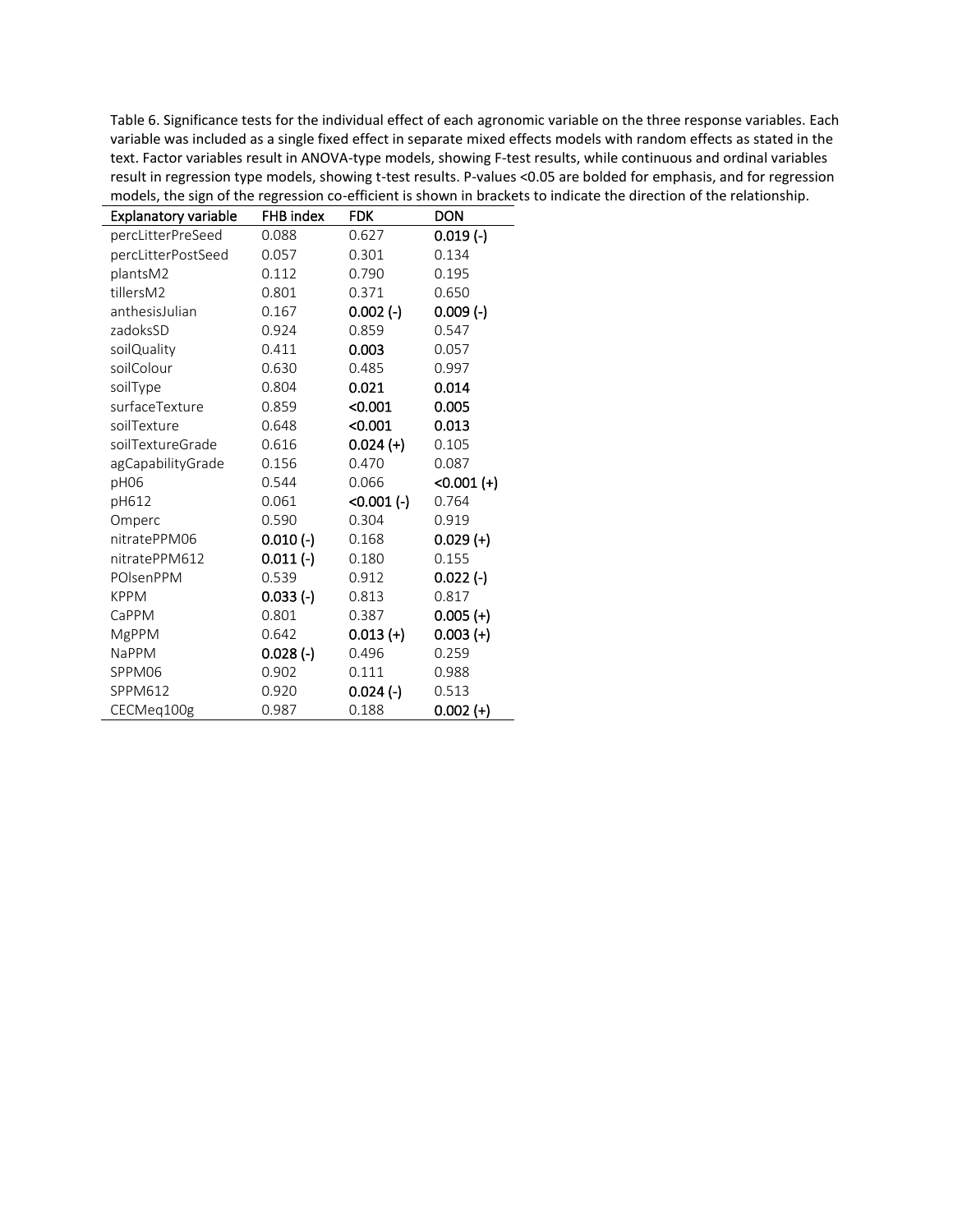<span id="page-20-0"></span>Table 7. Significance tests for the individual effect of each environmental variable on the three response variables. Each variable was included as a single fixed effect in separate mixed effects models with random effects as stated in the text. Factor variables result in ANOVA-type models, showing F-test results, while continuous and ordinal variables result in regression type models, showing t-test results. P-values <0.05 are bolded for emphasis, and for regression models, the sign of the regression co-efficient is shown in brackets to indicate the direction of the relationship.

| Explanatory variable              | FHB index           | FDK                          | <b>DON</b>                   |
|-----------------------------------|---------------------|------------------------------|------------------------------|
| avgSoilMois30daysPre              | 0.434               | 0.794                        | 0.054                        |
| avgSoilMois14daysPre              | 0.224               | 0.261                        | $0.010 (+)$                  |
| avgSoilMois7daysPre               | 0.569               | 0.919                        | 0.169                        |
| avgSoilMois3daysPre               | 0.706               | 0.381                        | 0.188                        |
| avgSoilMois3daysPost              | 0.416               | 0.111                        | 0.115                        |
| avgSoilMois7daysPost              | 0.457               | $0.025 (+)$                  | 0.180                        |
| avgSoilMois14daysPost             | 0.232               | $0.033 (+)$                  | 0.152                        |
| avgSoilMois30daysPost             | 0.136               | 0.297                        | 0.202                        |
| cumRain                           | 0.160               | $<0.001 (+)$                 | 0.285                        |
| totalRain30daysPre                | 0.503               | $< 0.001 (+)$                | $< 0.001 (+)$                |
| totalRain14daysPre                | 0.565               | $<0.001 (+)$                 | $<0.001 (+)$                 |
| totalRain7daysPre                 | 0.758               | $<0.001 (+)$                 | $0.002 (+)$                  |
| totalRain3daysPre                 | 0.256               | $<0.001 (+)$                 | $0.001 (+)$                  |
| totalRain3daysPost                | 0.234               | $<0.001 (+)$                 | 0.228                        |
| totalRain7daysPost                | 0.453               | $< 0.001 (+)$                | 0.905                        |
| totalRain14daysPost               | 0.679               | $<0.001 (+)$                 | 0.398                        |
| totalRain30daysPost               | 0.964               | 0.473                        | 0.106                        |
| cumPrecipMm                       | $0.043 (+)$         | 0.256                        | 0.864                        |
| totalPrecip30daysPre              | 0.386               | $0.013 (+)$                  | 0.134                        |
| totalPrecip14daysPre              | 0.854               | 0.725                        | 0.884                        |
| totalPrecip7daysPre               | 0.093               | $0.044 (+)$                  | 0.462                        |
| totalPrecip3daysPre               | 0.666               | 0.164                        | 0.251                        |
| totalPrecip3daysPost              | 0.137               | 0.903                        | $< 0.001 (+)$                |
| totalPrecip7daysPost              | 0.185               | 0.732                        | $0.020 (+)$                  |
| totalPrecip14daysPost             | 0.063               | 0.653                        | $0.017 (+)$                  |
| totalPrecip30daysPost             | 0.178               | 0.515                        | 0.359                        |
| avgSoilTemp30daysPre              | 0.634               | 0.503                        | 0.752                        |
| avgSoilTemp14daysPre              | 0.981               | 0.808                        | 0.472                        |
| avgSoilTemp7daysPre               | 0.622               | $0.017(-)$                   | 0.538                        |
| avgSoilTemp3daysPre               | 0.412               | $<0.001$ (-)                 | 0.974                        |
| avgSoilTemp3daysPost              | 0.112               | $0.006$ (-)                  | 0.675                        |
| avgSoilTemp7daysPost              | 0.085               | $0.018$ (-)                  | 0.623                        |
| avgSoilTemp14daysPost             | 0.197               | 0.065                        | 0.694                        |
| avgSoilTemp30daysPost             | 0.308               | 0.965                        | 0.689                        |
| avgMeanT30daysPre                 | 0.239               | $<0.001(-)$                  | 0.425                        |
| avgMeanT14daysPre                 | 0.135               | $0.009$ (-)                  | 0.083                        |
| avgMeanT7daysPre                  | 0.994               | $0.001(-)$                   | $0.027 (+)$                  |
| avgMeanT3daysPre                  | 0.842               | $<0.001(-)$                  | $0.026 (+)$                  |
| avgMeanT3daysPost                 | $0.042 (+)$         | $0.003$ (-)                  | $0.001$ (-)                  |
| avgMeanT7daysPost                 | $< 0.001 (+)$       | 0.256                        | $0.023$ (-)                  |
| avgMeanT14daysPost                | 0.211               | 0.919                        | $0.004$ (-)                  |
| avgMeanT30daysPost                | $0.006 (+)$         | 0.417                        | 0.112                        |
| cumGDD                            | 0.070               | $<0.001(-)$                  | 0.298                        |
| totalGDD30daysPre                 | 0.215               | $<0.001(-)$                  | 0.565                        |
| totalGDD14daysPre                 | 0.108               | $0.010(-)$                   | 0.065                        |
| totalGDD7daysPre                  | 0.992               | $0.001(-)$                   | $0.037 (+)$                  |
| totalGDD3daysPre                  | 0.840               | $<0.002$ (-)                 | $0.029 (+)$                  |
| totalGDD3daysPost                 | $0.040 (+)$         | $0.003$ (-)                  | $0.002$ (-)                  |
| totalGDD7daysPost                 | $< 0.001 (+)$       | 0.282                        | $0.023$ (-)                  |
| totalGDD14daysPost                | 0.223               | 0.979                        | $0.002$ (-)                  |
| totalGDD30daysPost                | $0.011 (+)$         | 0.326                        | 0.079                        |
| avgRH30daysPre                    | 0.701               | 0.136                        | $0.025$ (-)                  |
| avgRH14daysPre                    | 0.075               | $0.012 (+)$                  | $0.027(-)$                   |
| avgRH7daysPre                     | 0.060               | 0.074<br>0.772               | $0.016$ (-)<br>0.338         |
| avgRH3daysPre                     | 0.435               |                              |                              |
| avgRH3daysPost                    | 0.247               | $0.010 (+)$                  | $< 0.001 (+)$<br>$0.004 (+)$ |
| avgRH7daysPost<br>avgRH14daysPost | 0.135<br>$0.001(-)$ | $<0.001 (+)$<br>$<0.001$ (+) | $0.006 (+)$                  |
| avgRH30daysPost                   | 0.075               | 0.490                        | 0.154                        |
| avgWindSpd30daysPre               | $0.044$ (-)         | 0.055                        | $0.013 (+)$                  |
| avgWindSpd14daysPre               | $0.001 (+)$         |                              | $0.003 (+)$                  |
| avgWindSpd7daysPre                | $0.001 (+)$         | 0.411<br>0.253               | 0.448                        |
| avgWindSpd3daysPre                | 0.067               | 0.257                        | $0.001 (+)$                  |
| avgWindSpd3daysPost               | 0.204               | 0.904                        | 0.528                        |
| avgWindSpd7daysPost               | 0.746               | 0.852                        | 0.089                        |
| avgWindSpd14daysPost              | 0.266               | 0.136                        | 0.356                        |
| avgWindSpd30daysPost              | $0.016$ (-)         | 0.639                        | 0.695                        |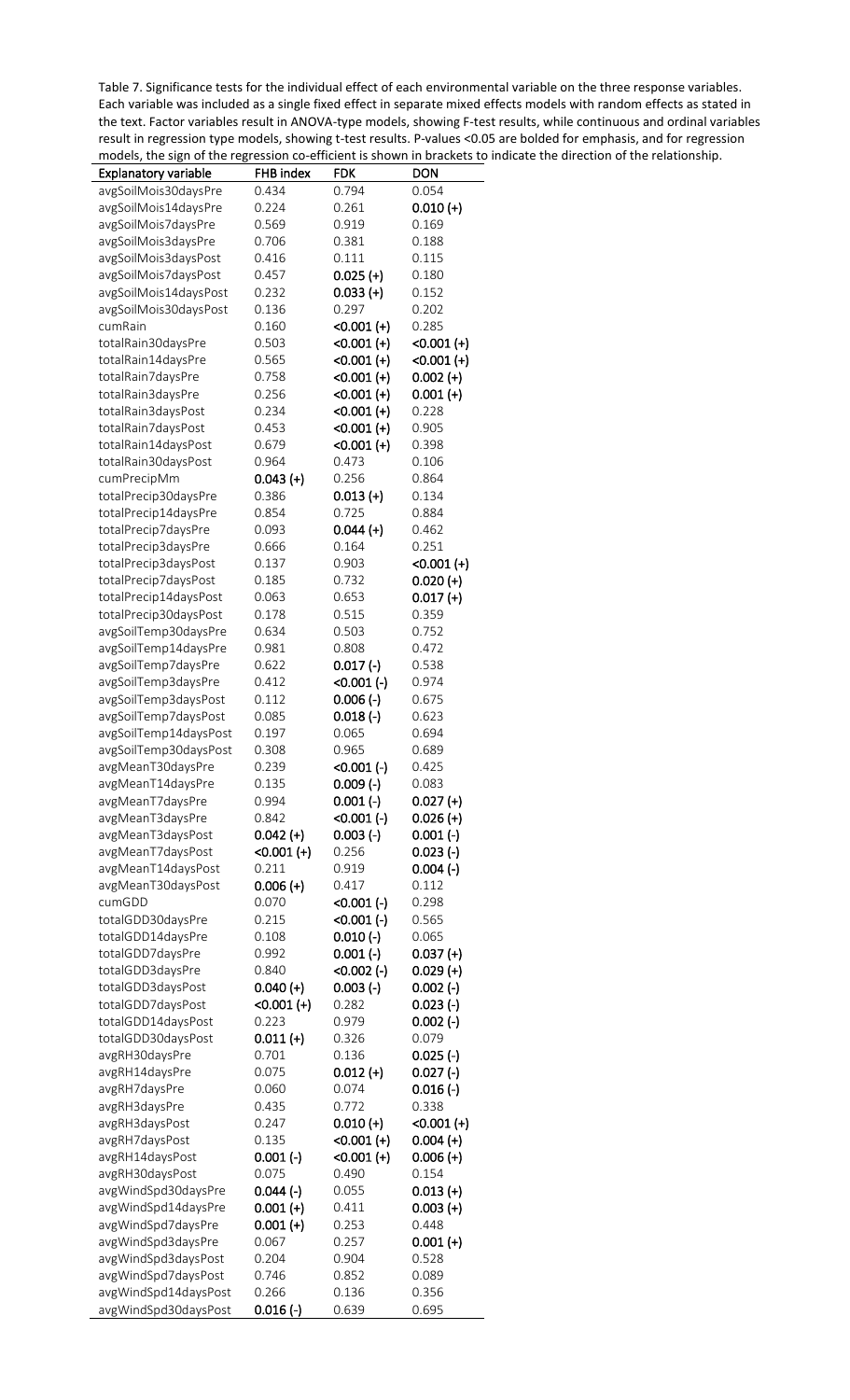#### *Multiple regression and model selection*

The competing models approach presented by Symonds & Moussalli (2011) was followed, in consideration of the issues introduced via the inclusion of interactions (Grueber et al. 2011). This method utilizes the Akaike's Information Criterion (AIC) to compare and rank multiple candidate models and to estimate which of them best describes the response variable. The AIC is a measure of the goodness of fit of a statistical model and is a function of the maximum likelihood estimate of a model and the number of fitted parameters. As the maximum likelihood is dependent on the number of observations (rows of data) in a data set, all of the models being compared must be based on the same data set, so observations with missing values must be omitted. In order to maximize both the number of explanatory variables and the number of observations included in the analysis, first, the variables with whole years or locations of missing values were omitted (all variables based on soil sample analysis). Then, from the remaining variables with missing values, fungicide application timing was chosen as a high priority variable, and all observations with missing values for this variable were removed from the data set. Many of the missing values from other variables were from the same rows of data, leaving a total of 266 observations from the original 314 in the data set. Any other variables that still had missing values were then also omitted (seed size, percent *F. Graminarium* on seed, seeding depth, fungicide water volume, fungicide application speed, all fungicide rotation variables, applied fertilizer rates, percent litter postseed, and all rain gauge variables). Using all the remaining explanatory variables, the candidate set of models was comprised of all combinations of two-variable models and their interactions, as well as all single-variable models, for a total of 3916 possible candidate models. In order to assess interactive effects but also equalize the AIC calculation across models, all two-variable models included an interaction term, whether or not an interaction was likely or expected.

Models with combinations of variables that had issues of non-convergence, rank-deficiency, or singularity were also omitted from the candidate set. When the models were run with FHB index as the response variable, a large majority of the models presented these issues, while only a small proportion of models had such issues with FDK as the response variable. Consequently, competing models analysis was not completed for FHB index. These issues were all likely resulting from insufficient replication, especially for factor variables with many grouping levels, or with highly correlated variable combinations. For the same reasons, models with greater than two variables could not be included in the candidate set for FDK. The final candidate set for FDK included 3286 models.

The candidate models were chosen in consideration of the high level of inter-correlation among explanatory variables. Comparing and ranking all possible combinations of explanatory variables justifies the inclusion of highly correlated variables in the same model. We expect the predictive power of variables to be similar to the extent that they are correlated; however, it is important to include each of these variable combinations because their effects may be independent beyond the extent to which they are correlated. Thus, models that differ only in the substitution of correlated variables will be ranked similarly if effects of the correlated variables are similar. The small number of models that were omitted because of issues with model fit should have minimal effect on the rankings as the candidate set is large, and because those models likely had poor fit or the variables were very highly correlated.

The AIC of each candidate model was obtained, the models were ranked from lowest to highest AIC, and the difference in AIC from the highest ranked model (ΔAIC) was calculated for each model. To assess the relative strength of each candidate model, the Aikaike weight (*wi*) was calculated for each model. The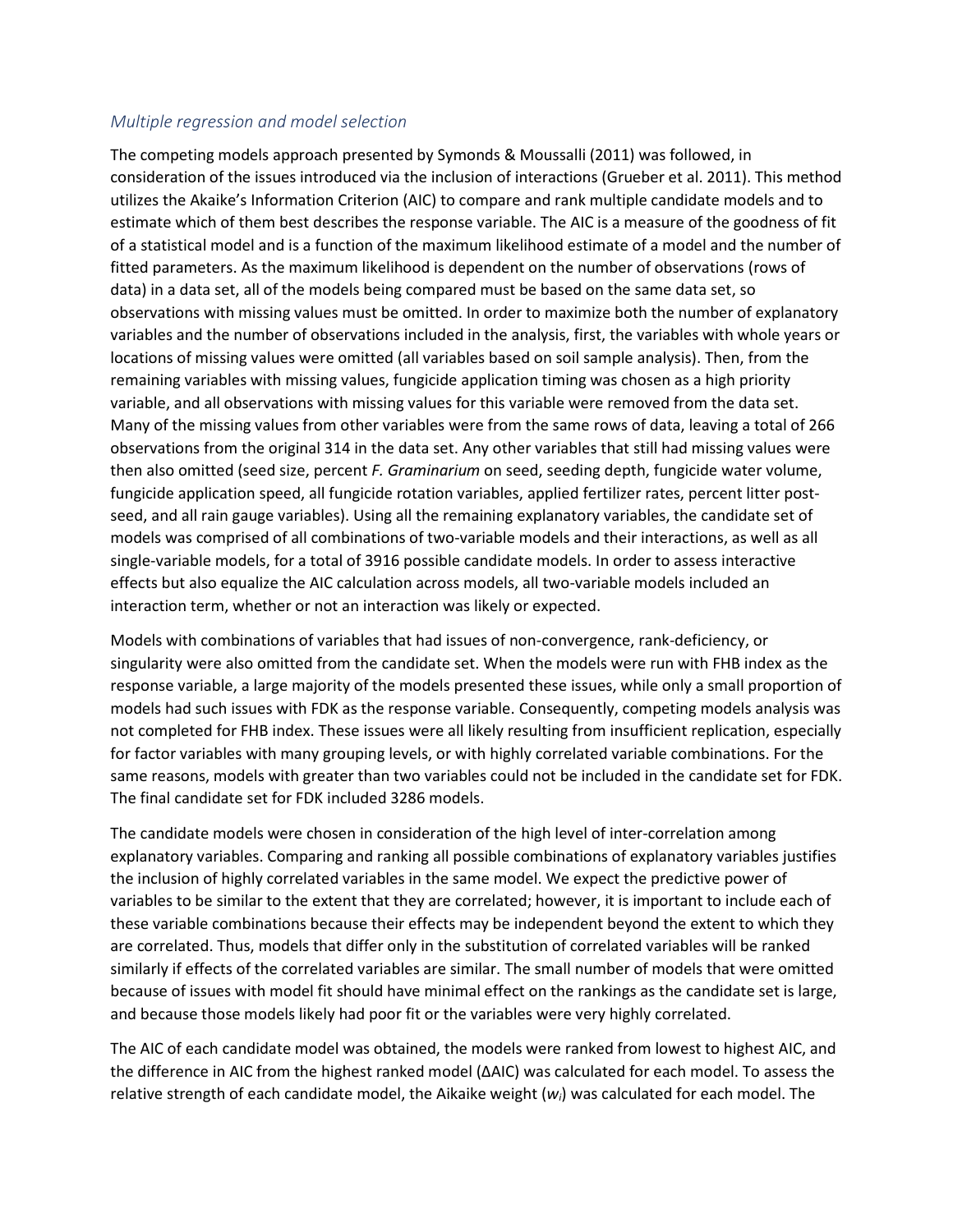Akaike weight is a value between 0 and 1, with the sum of Akaike weights of all models in the candidate set being 1. The Aikaike weight indicates the probability that the model represents the most accurate description of the response variable, relative to other models in the candidate set. The twenty topranked models are listed along with their Aikaike weights i[n](#page-23-0)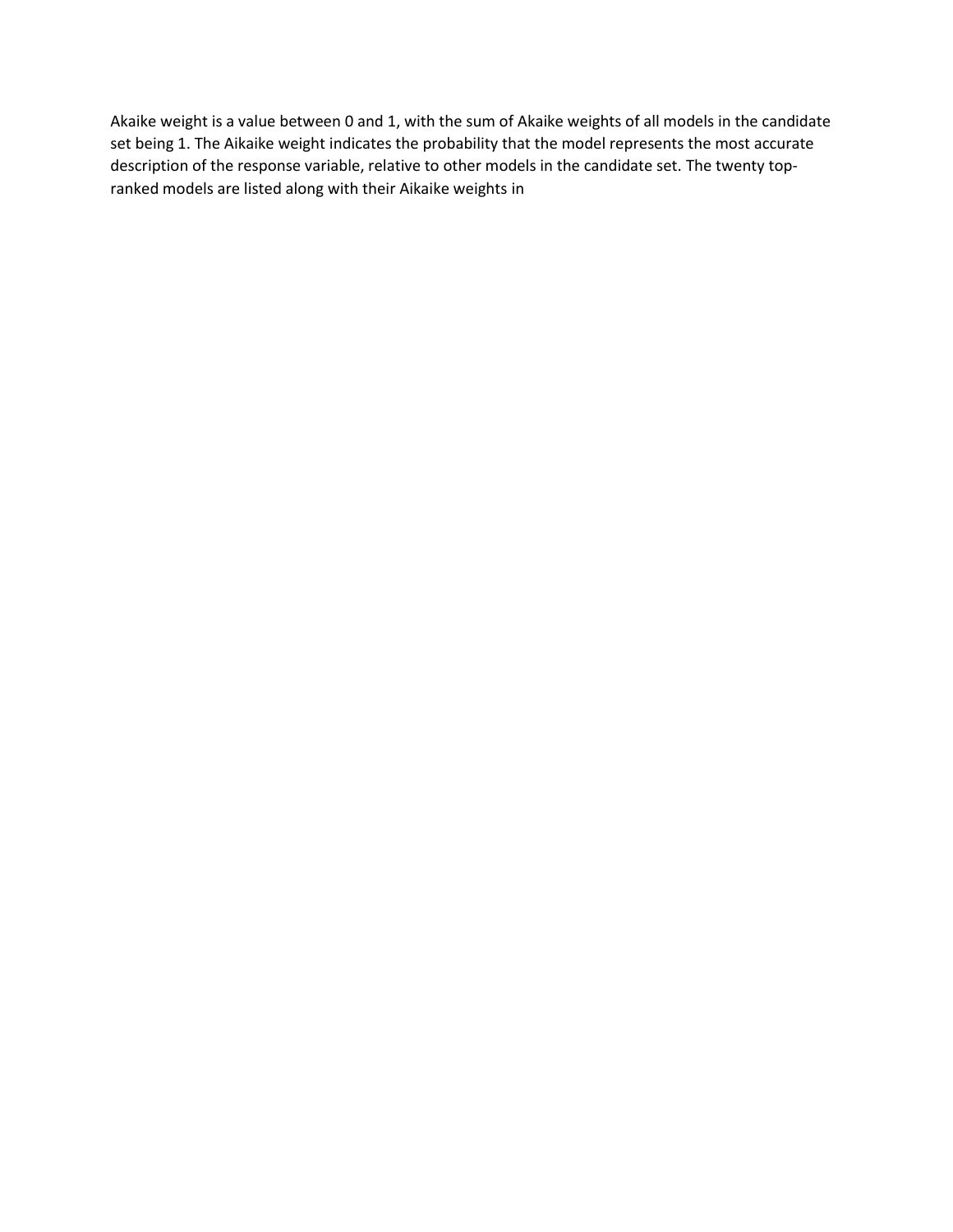[Table 8.](#page-23-0) The single top-ranked model had an Aikaike weight of 0.99, indicating that there was a 99% probability that the combination of cultivar and average soil temperature 14 days post-anthesis was the most influential on the development of FDK in the crop. All other models had Aikaike weights less than 0.1. Variety was included in the top eight models, mainly in combination with soil temperature variables, both pre- and post-anthesis. The second ranked model included a significant interaction with soil moisture 3 days pre-anthesis. The soil temperature variables were likely all highly inter-correlated, but apart from soil moisture, no other environmental variable was ranked highly in combination with variety. This indicates a strong overall moderating effect of soil temperature on FDK development among different varieties.

<span id="page-23-0"></span>Forward-selection was used to confirm the additive and interactive effects of the combinations of variables included in the top-weighted models. Forward selection begins with the null model, which includes only the random effects. The addition of fixed effects to the null model is justified if the more complex model has significantly better fit than the null model ( $\chi^2$  (chi-square) test, P<0.05). All of the top-ranked models had significant  $\chi^2$  tests, confirming that each combination of variables significantly affected FDK [\(Table 8\)](#page-24-0). The first variable in the top-ranked models was always a management factor (variety/cultivar, cultivar resistance group, fungicide product, group, or active ingredient) or static agronomic factor (soil texture), while the second variable was a non-static environmental variable or other continuous variable that would be a function of environmental conditions (seeding date, anthesis date). F-test results of the individual fixed effects in each model also showed that in most cases, only the first variable and the interaction were significant, while the second variable was rarely significant as an individual fixed effect. This strongly suggests that management practices are in fact highly effective for FHB management, however their effectiveness is also highly moderated by environmental conditions. Thus, in producers' fields, where efforts to manage FHB are always in place, the effects of environment do not appear to be additive, but rather entirely interactive with management.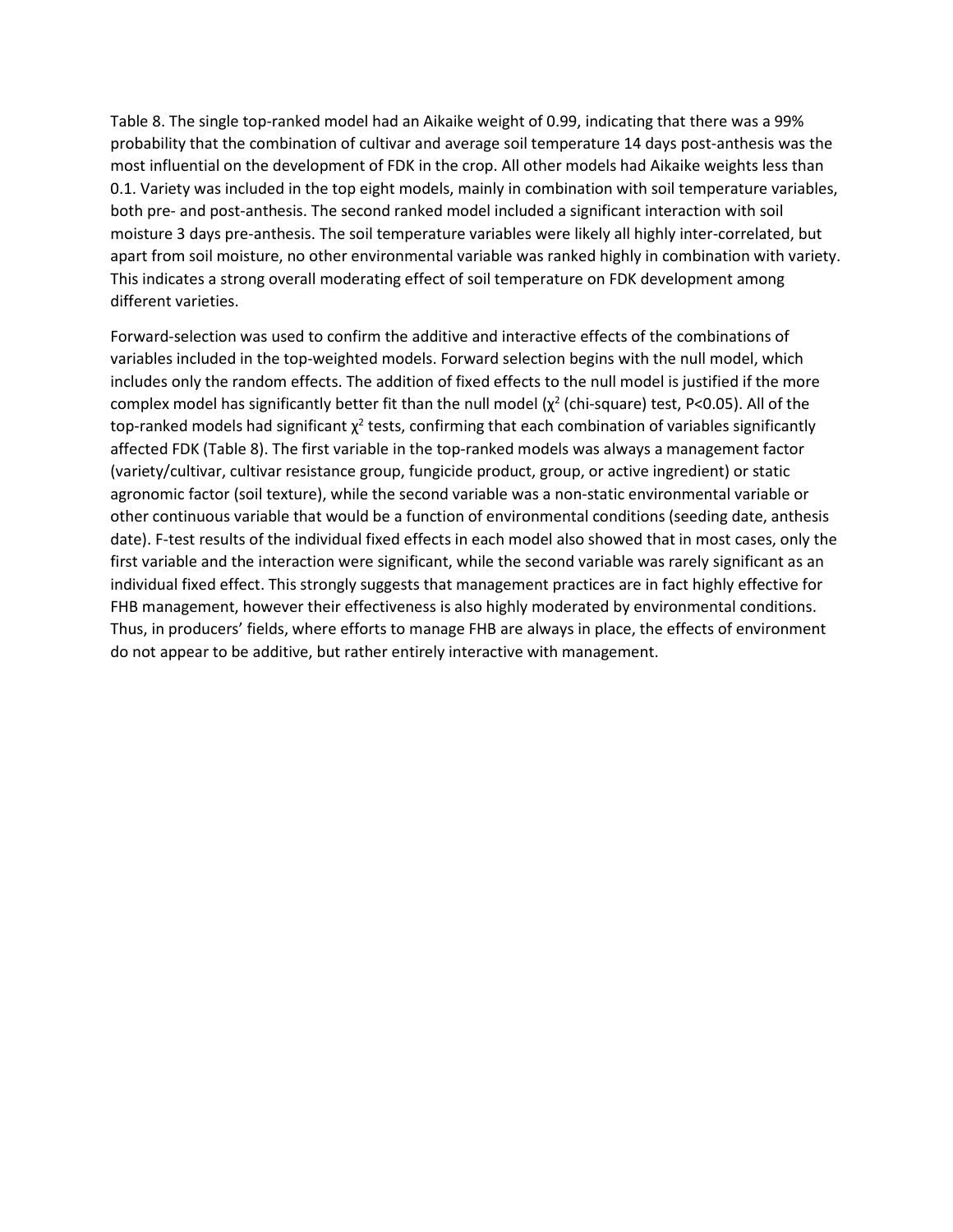<span id="page-24-0"></span>Table 8. Top ranked models out of the candidate set of 3286 competing models for *Fusarium* Damaged Kernels (FDK). Models included the two single fixed effects plus their interaction, and random effects as specified in text. ΔAIC is the difference in AIC between each model and the top ranked model. The Akaike weight (w*i*) indicates the probability that the model represents the most accurate description of the response variable, relative to other models in the candidate set. The  $\chi^2$  test indicates whether the model fit is significantly better than the null model with no fixed effects. F-test results indicate the significance of each fixed effect.

| Model | Variable 1    | Variable 2            | ΔAIC<br>Wi |         | $\chi^2$       | $P(>=F)$   | $P(>=)$    | $P(>=)$     |
|-------|---------------|-----------------------|------------|---------|----------------|------------|------------|-------------|
| rank  |               |                       |            |         | (vs null)      | Variable 1 | Variable 2 | Interaction |
| 1     | wheatVariety  | avgSoilTemp14daysPost | $\Omega$   | 0.999   | 142.1, P<0.001 | < 0.001    | 0.471      | < 0.001     |
| 2     | wheatVariety  | avgSoilMois3daysPre   | 14.1       | 0.001   | 189.6, P<0.001 | < 0.001    | 0.603      | < 0.001     |
| 3     | wheatVariety  | avgSoilTemp30daysPost | 17.3       | < 0.001 | 118.9, P<0.001 | < 0.001    | 0.738      | < 0.001     |
| 4     | wheatVariety  | avgSoilTemp3daysPost  | 17.4       | < 0.001 | 123.8, P<0.001 | < 0.001    | 0.556      | < 0.001     |
| 5     | wheatVariety  | avgSoilTemp3daysPre   | 20.4       | < 0.001 | 117.9, P<0.001 | < 0.001    | 0.426      | < 0.001     |
| 6     | wheatVariety  | avgSoilTemp7daysPre   | 33.4       | < 0.001 | 100.8, P<0.001 | < 0.001    | 0.611      | < 0.001     |
| 7     | wheatVariety  | avgSoilTemp14daysPre  | 34.3       | < 0.001 | 100.0, P<0.001 | < 0.001    | 0.359      | < 0.001     |
| 8     | wheatVariety  | avgSoilTemp30daysPre  | 35.6       | < 0.001 | 98.3, P<0.001  | < 0.001    | 0.406      | 0.001       |
| 9     | fungProduct   | avgRH14daysPost       | 42.0       | < 0.001 | 75.2, P<0.001  | < 0.001    | 0.351      | < 0.001     |
| 10    | FHBresistance | seedDateJulian        | 44.0       | < 0.001 | 66.6, P<0.001  | < 0.001    | 0.155      | < 0.001     |
| 11    | fungGroup     | avgRH14daysPost       | 44.8       | < 0.001 | 47.1, P<0.001  | 0.010      | 0.118      | 0.011       |
| 12    | fungGroup     | avgMeanT30daysPre     | 45.6       | < 0.001 | 37.6, P<0.001  | 0.036      | 0.007      | 0.035       |
| 13    | fungActive    | avgRH14daysPost       | 46.1       | < 0.001 | 62.1, P<0.001  | 0.010      | 0.336      | 0.010       |
| 14    | soilTexture   | anthesisJulian        | 46.5       | < 0.001 | 82.5, P<0.001  | 0.006      | 0.711      | 0.006       |
| 15    | FHBResistance | avgMeanT14daysPre     | 49.3       | < 0.001 | 48.6, P<0.001  | < 0.001    | < 0.001    | < 0.001     |
| 16    | FHBResistance | avgSoilMois3daysPre   | 49.3       | < 0.001 | 66.3, P<0.001  | < 0.001    | 0.001      | < 0.001     |
| 17    | soilTexture   | avgSoilTemp3daysPre   | 50.6       | < 0.001 | 65.5, P<0.001  | 0.086      | 0.663      | 0.085       |
| 18    | fungProduct   | avgMeanT14daysPre     | 50.9       | < 0.001 | 47.1, P<0.001  | 0.011      | 0.402      | 0.009       |
| 19    | FHBResistance | avgSoilMois3daysPost  | 51.1       | < 0.001 | 64.8, P<0.001  | < 0.001    | < 0.001    | < 0.001     |
| 20    | fungGroup     | avgRH7daysPost        | 51.8       | < 0.001 | 43.8, P<0.001  | 0.012      | 0.020      | 0.014       |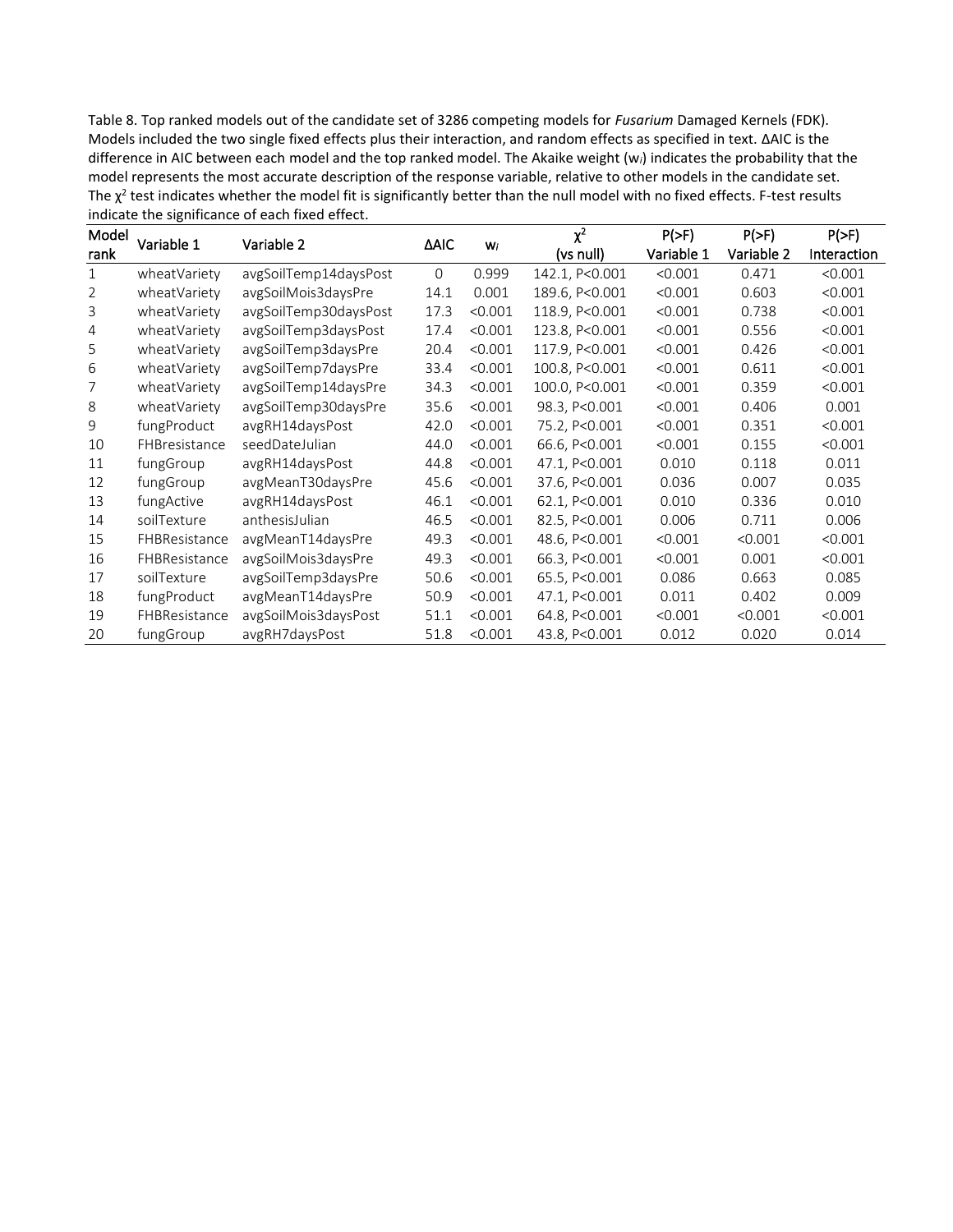The combination of variety and soil temperature clearly had an overwhelmingly greater influence on the response variable, relative to all other combinations of variables. As the effect of variety was individually significant, differentiation in the level of FDK by variety, over all years and locations, is shown i[n Figure 4.](#page-25-0) Starting with the interaction model and using stepwise model simplification, the initial 12 wheat varieties were combined into 4 statistically similar response types, with no significant decrease in model fit (full vs combined model,  $\chi^2$ =18.9, P=0.167). The remaining 4 groups differed significantly in their interaction with soil temperature. The interaction was examined graphically using the parameter estimates of the final model [\(Figure 5\)](#page-26-0). Interestingly, the response types did not correspond to the varieties' FHB resistance ratings. Furthermore, variety was more influential than resistance rating in predicting FDK development [\(Table 8\)](#page-24-0), indicating that the greater specificity of grouping provided better differentiation of the level of FDK in the crop. The level of FDK was consistently low in Type 1 varieties (Brandon, Cameron, Utmost, Elie, Alloy, Hughes) and did not appear to be affected by soil temperature postanthesis. Type 2 varieties (Cardale, Titanium, Paramount) had higher levels of FDK, but were also unaffected by post-anthesis soil temperature. Type 3 varieties (Redberry, Stettler) had a negative relationship with post-anthesis soil temperature, while type 4 (Landmark) had FDK levels that increased with post-anthesis soil temperatures.



<span id="page-25-0"></span>Figure 4. Level of *Fusarium* damaged kernels (FDK) by variety over all years and locations. Error bars indicate the standard error. Log-transformed values are shown to better illustrate the level of differentiation.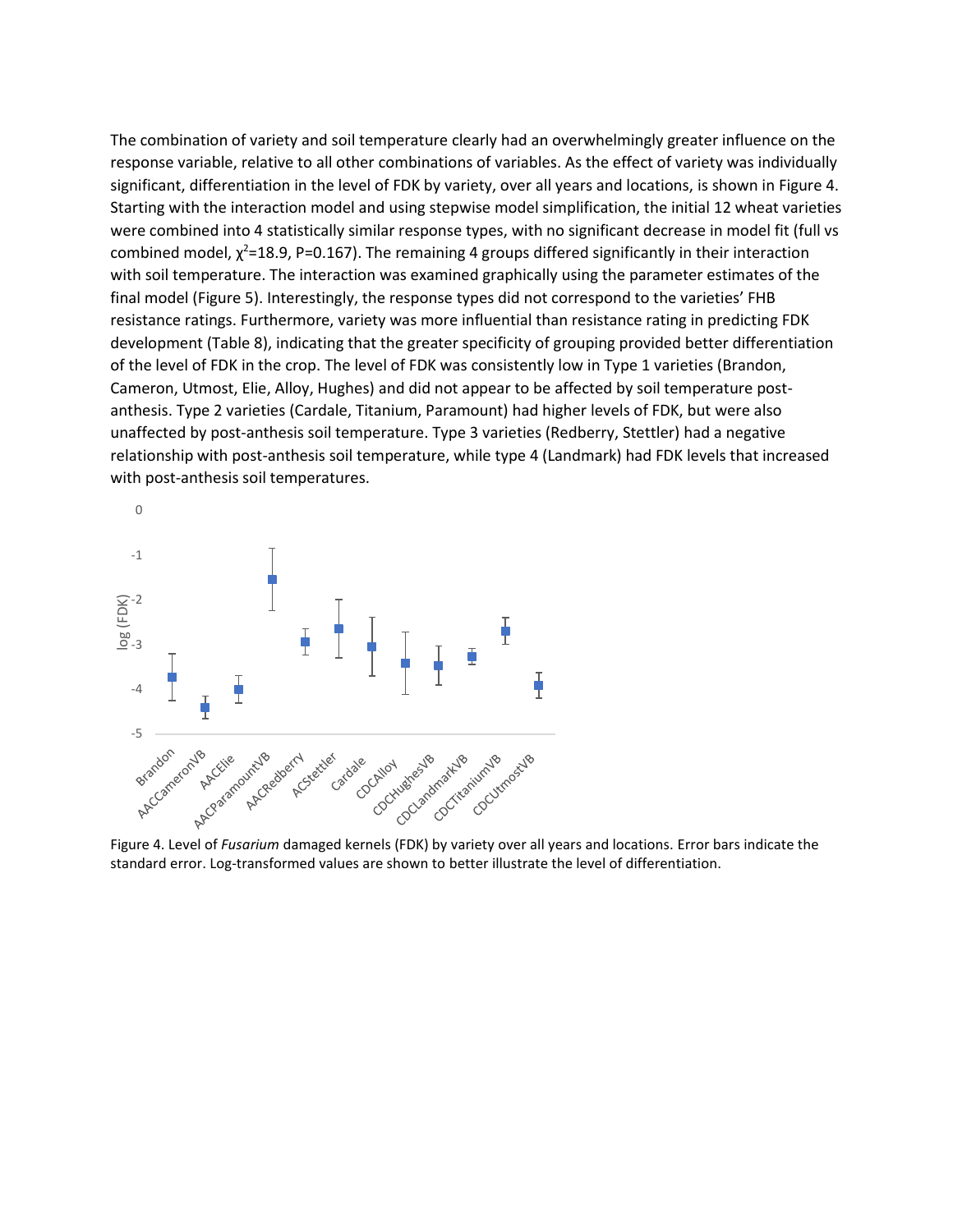

<span id="page-26-0"></span>Figure 5. The interaction of variety and post-anthesis soil temperature on the level of *Fusarium*-Damaged Kernels (FDK). The 12 wheat varieties were combined into 4 response types which differed significantly in their interaction with post-anthesis soil temperature (Type 1 = Brandon, Cameron, Utmost, Elie, Alloy, Hughes; Type 2 = Cardale, Titanium; Type 3 = Redberry, Stettler; Type 4 = Landmark). The range of soil temperatures shown represent the first to the third quartiles.

To compare the relative effect of the other variables more equitably, all the models which included variety were removed from the candidate set and the model weights were re-calculated [\(](#page-27-0)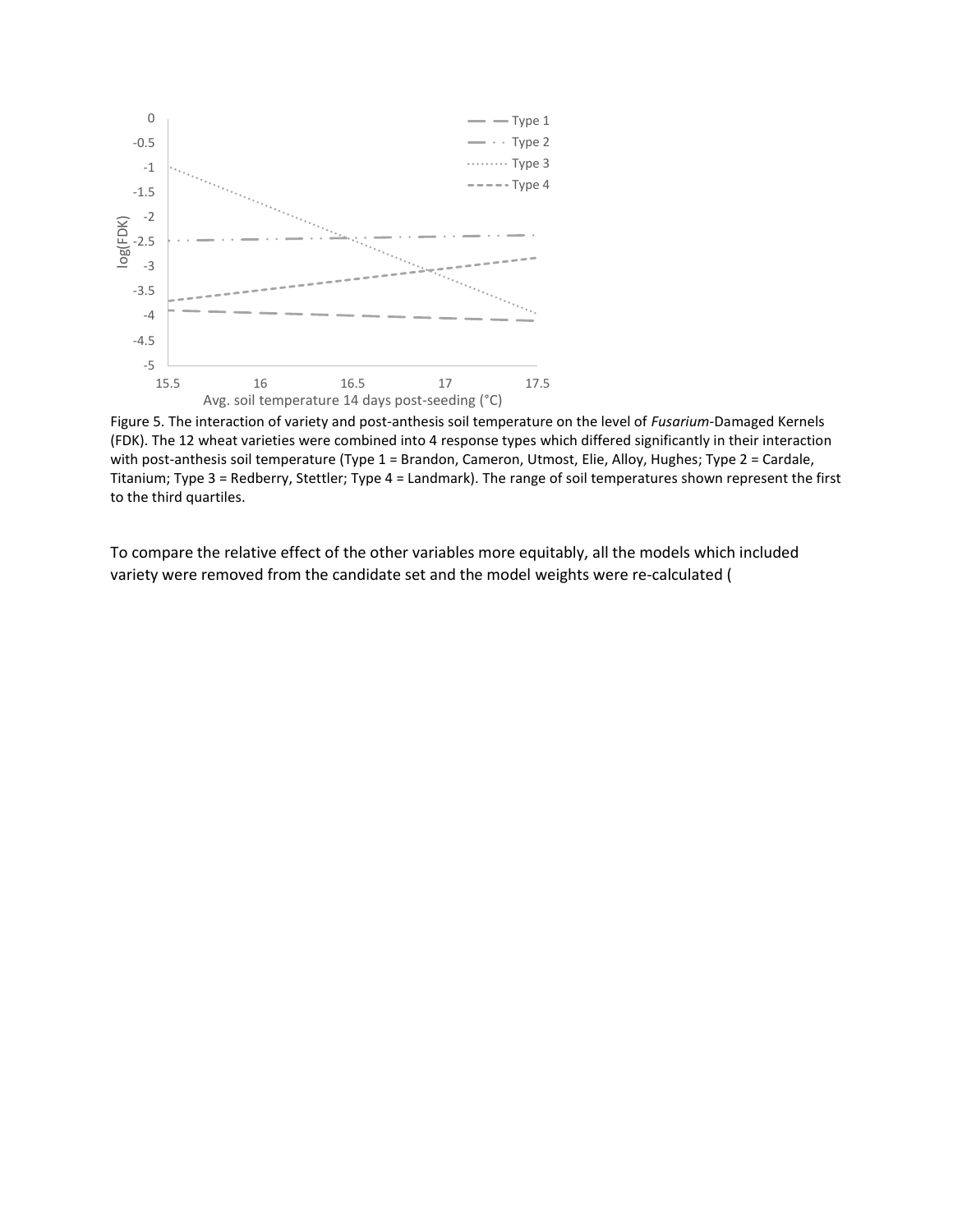[Table 9\)](#page-27-0). Models initially ranked 9<sup>th</sup> to 18<sup>th</sup> [\(Table 8\)](#page-24-0) made up the ten top-ranked models. The models were more equally weighted, with greater uncertainty in the ranking. Because of greater model uncertainty, predictor weights for each variable were also calculated by adding the Akaike weights from all the models in which that variable was included [\(](#page-28-0)

<span id="page-27-0"></span>[Table 10\)](#page-28-0). Predictor weights indicate the probability that the variable is the most influential on the response variable, relative to the other variables in the candidate model set. The highest weighted predictor was an environmental variable, average relative humidity 14 days post-anthesis, and was included in three of the ten top-ranked models. Top-ranked variables representing pre-anthesis environmental conditions were mainly related to temperature, while top-ranked post-anthesis environmental conditions were related to moisture. However, it should again be noted that the second variable in each model was often only significant as an interactive effect with the first variable [\(Table 8\)](#page-24-0), and so the effects of environmental variables were not examined individually but only as interactions.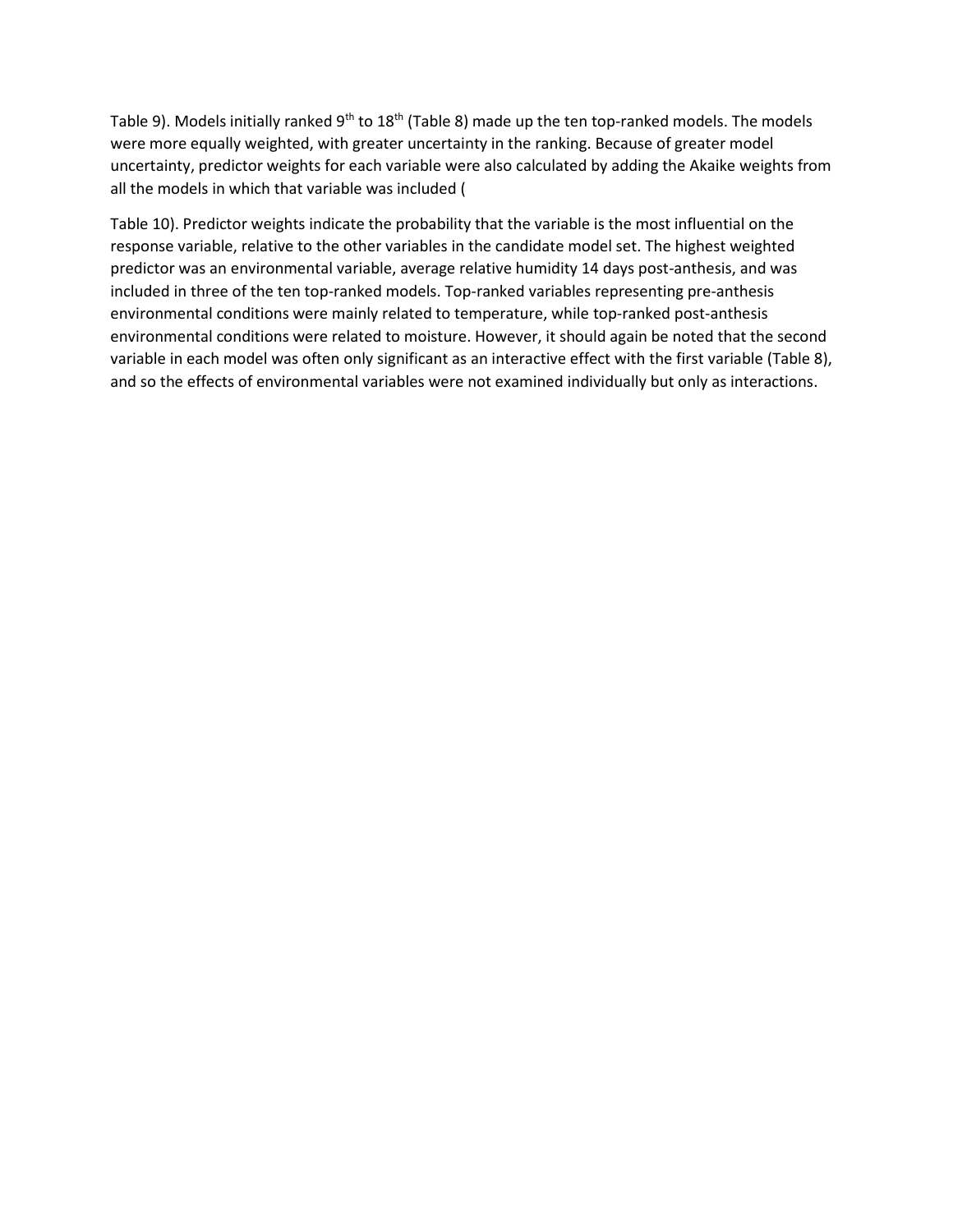Table 9. Top ranked models out of the candidate set of competing models for *Fusarium* Damaged Kernels (FDK), not including models with variety as a predictor. Models included the single variables as specified, plus their interaction, and random effects as specified in text. ΔAIC is the difference in AIC between each model and the top ranked model. The Akaike weight (w*i*) indicates the probability that the model represents the most accurate description of the response variable, relative to other models in the candidate set. Refer t[o Table 8](#page-24-0) for  $\chi^2$  test for model fit and F-test results of fixed effects. L,

| Variable 1    | Variable 2          | <b>AAIC</b> | <b>Wi</b> |
|---------------|---------------------|-------------|-----------|
| fungProduct   | avgRH14daysPost     | 0           | 0.524     |
| FHBresistance | seedDateJulian      | 2.00        | 0.193     |
| fungGroup     | avgRH14daysPost     | 3.65        | 0.084     |
| fungGroup     | avgMeanT30daysPre   | 4.14        | 0.066     |
| fungActive    | avgRH14daysPost     | 4.48        | 0.056     |
| soilTexture   | anthesisJulian      | 7.28        | 0.014     |
| FHBresistance | avgMeanT14daysPre   | 7.37        | 0.013     |
| FHBresistance | avgSoilMois3daysPre | 8.63        | 0.007     |
| soilTexture   | avgSoilTemp3daysPre | 8.90        | 0.006     |
| fungProduct   | avgMeanT14daysPre   | 9.07        | 0.006     |

<span id="page-28-1"></span><span id="page-28-0"></span>Table 10. Predictor weights (*W*) for the top-weighted explanatory variables included in the candidate competing models set for *Fusarium* Damaged Kernels (FDK), not including models with variety as a predictor. Predictor weights indicate the probability that the variable is the most influential on the response variable, relative to the other variables in the candidate model set.

| Variable             | W     |
|----------------------|-------|
| avgRH14daysPost      | 0.668 |
| fungProduct          | 0.530 |
| <b>FHBresistance</b> | 0.220 |
| seedDateJulian       | 0.196 |
| fungGroup            | 0.155 |
| avgMeanT30daysPre    | 0.068 |
| fungActive           | 0.057 |
| soilTexture          | 0.024 |
| avgMeanT14daysPre    | 0.023 |
| anthesisJulian       | 0.014 |
| avgSoilTemp3daysPre  | 0.007 |
| avgSoilMois3daysPre  | 0.007 |
| avgRH7daysPost       | 0.004 |
| avgSoilMois3daysPost | 0.004 |
| avgMeanT3daysPre     | 0.003 |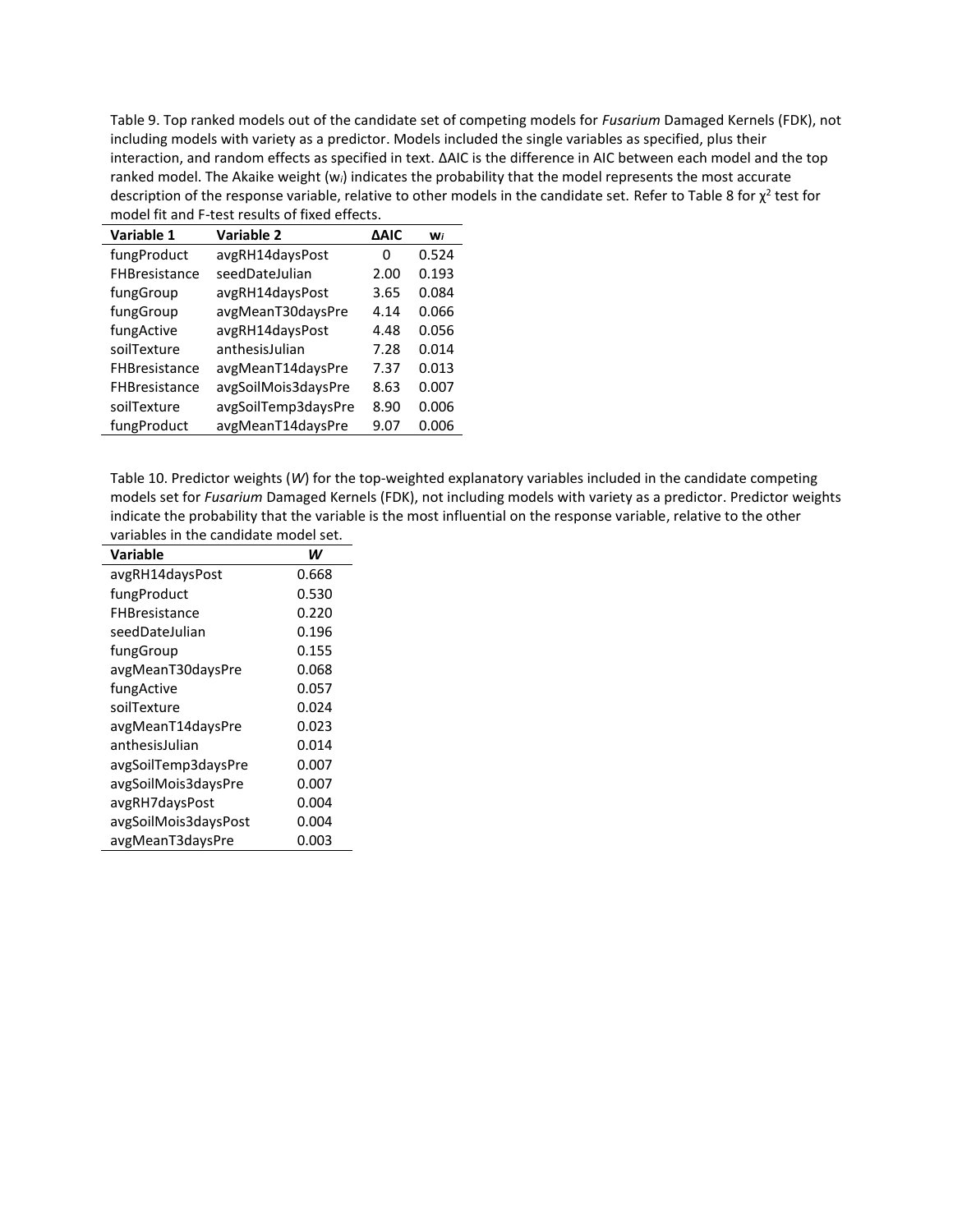A few of the top ranked models were plotted as examples of the interactive effects of the combination of variables on FDK in the crop. The highest-ranked model included a significant interaction between fungicide product and average relative humidity 14 days post-anthesis. Fungicide product had a significant effect on the level of FDK individually, and the fungicide products were differentially influenced by post-anthesis average relative humidity [\(Figure 6\)](#page-29-0). Using stepwise model simplification, the initial 7 fungicide products were combined into 3 groups, with no significant decrease in model fit (full vs combined model,  $\chi^2$ =11.4, P=0.181). The different groups differed significantly in their interaction with post-anthesis relative humidity. Interestingly, the model's grouping did not correspond to fungicide groups or fungicide active ingredients. Furthermore, product was ranked higher than either fungicide group or fungicide active ingredient [\(Table 10\)](#page-28-1), indicating that this grouping provided better differentiation of the level of FDK in the crop. All but two of the products were grouped together and had lower values of FDK, while significantly higher levels of FDK were seen with Priaxor. Prosaro XTR was the only product to appear to have a significant interaction with post-anthesis relative humidity; FDK was very low with lower relative humidity post-anthesis but increased significantly with higher relative humidity.

The next highest ranked model had a significant interaction between FHB resistance group and seeding date [\(Figure 7\)](#page-30-0). The effect of FHB resistance rating was individually significant [\(Table 8\)](#page-24-0), however the effect is difficult to interpret graphically. The resistance rating groups were differentially influenced by seeding date. Moderately resistant cultivars had consistently low levels of FDK, while cultivars with intermediate resistance had marginally higher FDK that decreased significantly with later seeding dates. Moderately susceptible cultivars had higher FDK levels overall that increased with later seeding dates. Level of FDK was similar among resistance rating groups at early seeding dates.



<span id="page-29-0"></span>Figure 6. The effect of fungicide product on the level of *Fusarium* damaged kernels (left) and showing the interaction with post-anthesis average relative humidity (right). Error bars indicate standard error. The seven fungicide products were combined into 3 groups which differed significantly from each other in their effect on development of FDK in the crop. The range of relative humidity shown represents the first to third quartiles.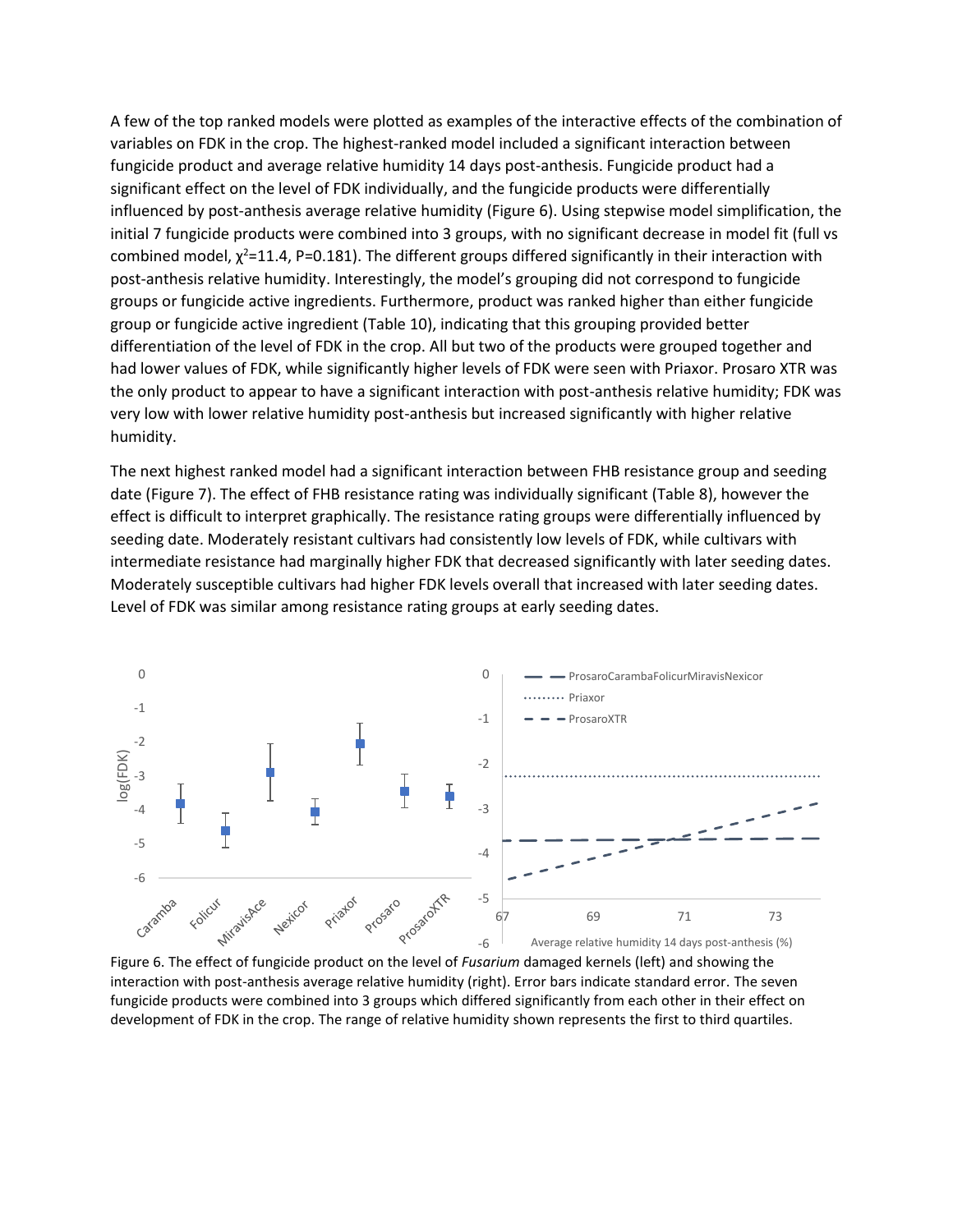

<span id="page-30-0"></span>Figure 7. The effect of varietal FHB resistance rating on the level of *Fusarium* damaged kernels (left) and showing the interaction with seeding date (right). Error bars indicate the standard error. The three resistance rating groups differed significantly from each other in their effect on FDK development in the crop. The range of seeding dates shown represents the first to third quartiles.

#### *Discussion*

The multivariate and observational design of this study fundamentally leads to a more explorative, as opposed to confirmatory, analytical approach with the objective of identifying associations worthy of further investigation. The competing models analysis allowed us to look at the relative influence of management variables and environmental variables simultaneously, and whether the effects were additive or interactive. The method followed was most appropriate considering the low level of replication in relation to the large number of explanatory variables as well as the high level of intercorrelation among explanatory variables. The inclusion of random effects with mixed effects modeling also helped to address these issues to a certain degree. Importantly, the direction of the effect (positive or negative) as identified with single variable models was fairly consistent with what would be expected based on previous research and experience, which helps to validate the study design and demonstrate the potential for extension of this study or future studies with similar methodology.

In this study, the three response variables (*Fusarium* Head Blight (FHB) index, *Fusarium* damaged kernels (FDK), and level of deoxynivalenol (DON)) were not associated with the same explanatory variables. This is consistent with previous research that has shown that correlations between these variables are dependent on environmental conditions. Goral et al. (2019) found there was no significant correlation between FDK and DON overall, but the two were significantly correlated when environments were analyzed separately. Variability in environmental conditions was desirable in this study as these variables were of interest and were not controlled for. Random effects were specified such that there would be some differentiation of environments by year, location, producer, field, and sometimes sample site, but these groupings were mainly included to account for unbalanced data within these groups. Thus, we would not expect the response variables to be correlated in this study. Furthermore, Del Ponte et al. (2007) found that DON accumulation was not correlated with FHB index or FDK when infection occurred in the late stages of wheat development, which would suggest that the variables would be responding to different environmental triggers that would vary with the timing of infection. The differential influence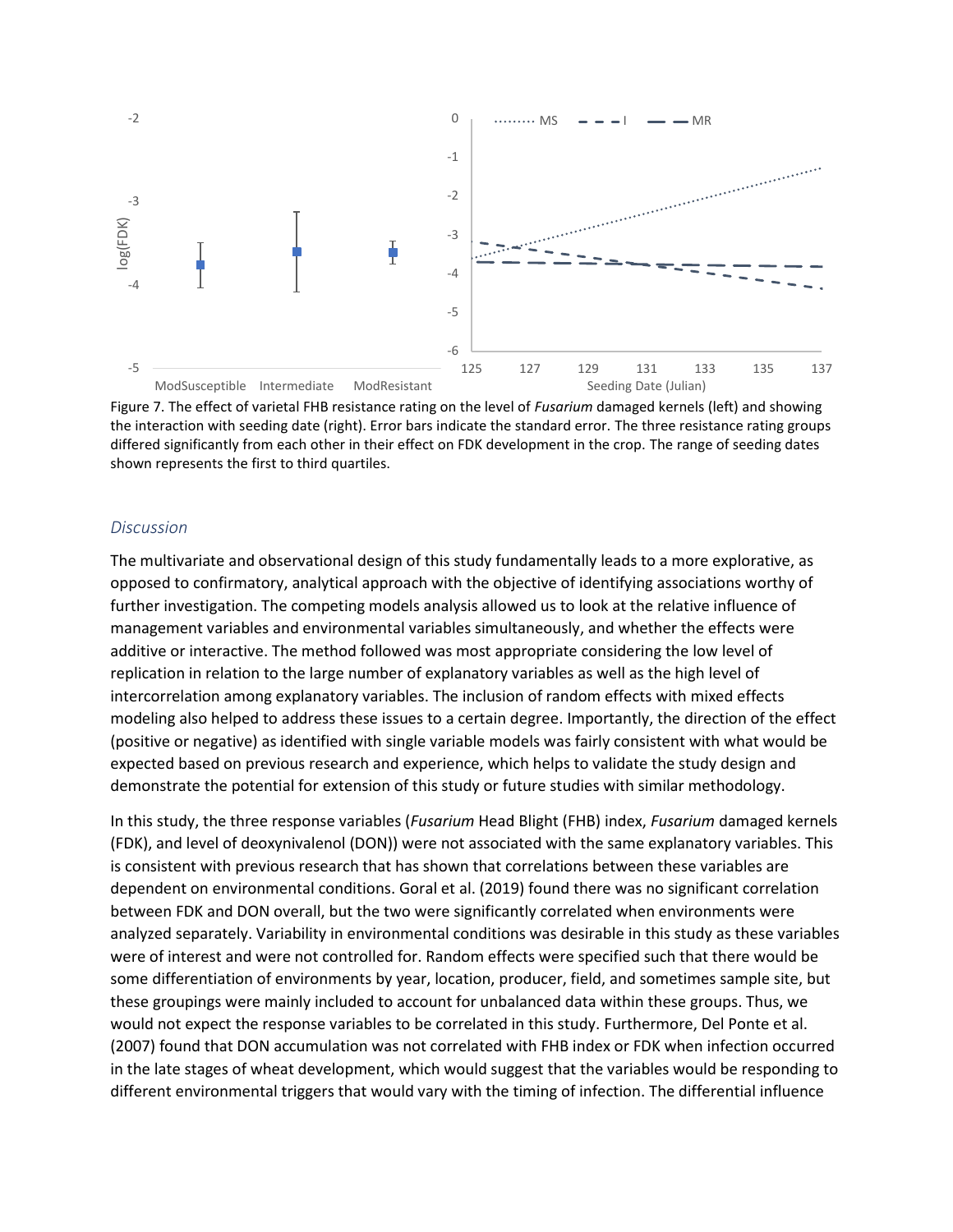of timing of infection on the three response variables was accounted for by averaging or totalling the variables over several pre- and post-anthesis intervals. Ultimately, more could have been deduced regarding the relationship between FHB index, FDK, and DON if the same multivariate analysis was conducted for all three variables with the same data set. In consideration of the greater level of subjectivity in assessing FHB index and the very low values of DON observed in this study, more replication would be necessary to conduct the multivariate analysis with these two variables.

For management variables, it is encouraging that the most often and highly recommended practices were shown to have the greatest influence on *Fusarium* infection in this study. Cultivar/variety was the most influential management variable on FDK, and FHB resistance rating was also highly influential. Previous research has frequently shown that the use of FHB resistant varieties is a key factor for management of FHB, especially as part of an integrated management strategy (Fernando et al. 2021, Ye et al. 2017, Wegulo et al. 2011). Fungicide product, mode of action group, and active ingredient were top-ranked variables affecting FDK, however timing of application was not a significantly ranked variable. Timing of application is usually emphasized as a greater priority than fungicide product for FHB management in wheat. In the single variable models, there was a significant negative relationship between fungicide timing and FDK, indicating that the level of FDK decreased as the fungicide application date approached anthesis, as a large majority of fungicide applications were done at the recommended stage, prior to anthesis. Fungicide application timing also had a marginally significant effect on the FHB index, but no effect on DON accumulation. Crop rotation is also often recommended as key factor for integrated management of FHB, however it was not a top-ranked variable. In the single variables models, only one of the crop rotation variables had a significant relationship with FDK; FDK significantly increased with the number of cereal crops in a 4 year rotation. Soil texture was a top-ranked agronomic factor affecting FDK, and could influence residue turnover rate, however the amount of residue, pre- or postseeding, was not a highly ranked variable, and did not have a significant association with FDK. The effect of soil texture was more likely related to its role in regulating the microclimate within the crop.

Top-ranked environmental variables affecting the development of FDK in the crop during pre-anthesis stages were mainly related to temperature, while top-ranked variables during post-anthesis stages were related to moisture. This is consistent with what is known about conditions required for spore production prior to anthesis (Paul et al. 2007, Gilbert et al. 2008), and infection and accumulation of mycotoxins after anthesis (Kriss et al. 2010, Cowger et al. 2009). More importantly, it was deduced that the effects of environmental variables were not additive, but largely only interactive with management. Predictive models for forecasting FHB risk have focused on the effect of environmental conditions on FHB development in the absence of FHB management. FHB risk management practices are commonly applied in commercial wheat crops, thus, these findings confirm that in order to advance our ability to forecast the risk of FHB infection, it will be necessary to more thoroughly evaluate the interactive effects of management and environment. Based on the results of this study, it would be most insightful to compare genetic resistance to FHB or effectiveness of different fungicide strategies (products and timing) as a function of variable environmental conditions.

The analysis shown in this report is fairly explorative but illustrates the potential that could be achieved with this type of observational study, utilizing on-farm data collection. With greater replication and expansion of this data set, it would be statistically conceivable to explore relationships among several management and environmental variables simultaneously, and to utilize more confirmatory multivariate analytical approaches such as structural equation modeling. Additional replication would also justify the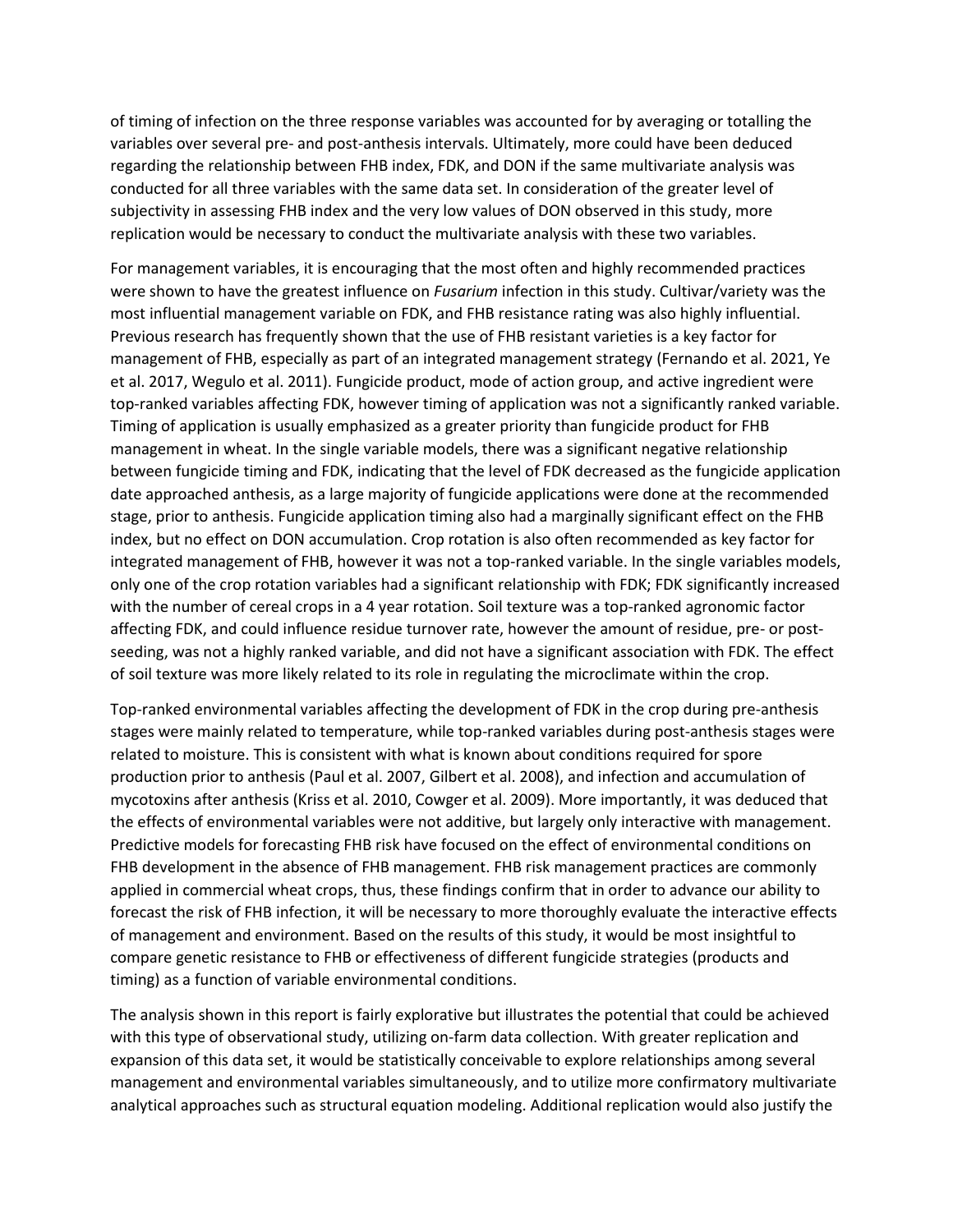inclusion of variables with missing values in the multivariate analysis; at this point, including those variables would result in an unacceptable level of data loss. Overall, an extension of the study to provide additional replication, with a focus on particular variables of interest, would be beneficial.

A secondary objective that was achieved during this study was the development of relationships between research organizations and producers to facilitate future research collaborations and to help applied research organizations transition to more field-scale agronomic trials. The present study has also demonstrated the usefulness of new and different study designs that have been more common in ecological research, where experimental manipulations can be challenging. Observational studies eliminate the requirement for producers to implement and maintain field trials which are timeconsuming and logistically demanding.

# CONCLUSIONS AND RECOMMENDATIONS

The management practices most often recommended for FHB risk management in commercial fields include the use of resistant varieties and a timely fungicide application. Results of this study suggest that the choice of variety and fungicide product are highly influential on FHB development, but that the timeliness of fungicide application was less important. Environmental conditions have been shown to be highly influential on the development of FHB, FDK, and DON, and the use of forecasting tools for predicting FHB development in a crop is also highly recommended. Results indicate that environmental variables affecting the development of FDK in the crop during pre-anthesis stages were mainly related to temperature, while influential variables during post-anthesis stages were related to moisture. However, results of this study have also shown that environmental variables are mainly interactive with FHB risk management practices, and the effects are not additive. Yet, the effects of environmental variables are usually isolated from the effects of management in the development of predictive models. As FHB risk management practices are commonly applied in commercial wheat fields, these findings confirm that in order to advance our ability to forecast the risk of FHB infection, it will be necessary to more thoroughly evaluate the interactive effects of management and environment. Based on the results of this study, it would be most insightful to compare genetic FHB resistance or effectiveness of different fungicide strategies (products and timing) as a function of various environmental conditions.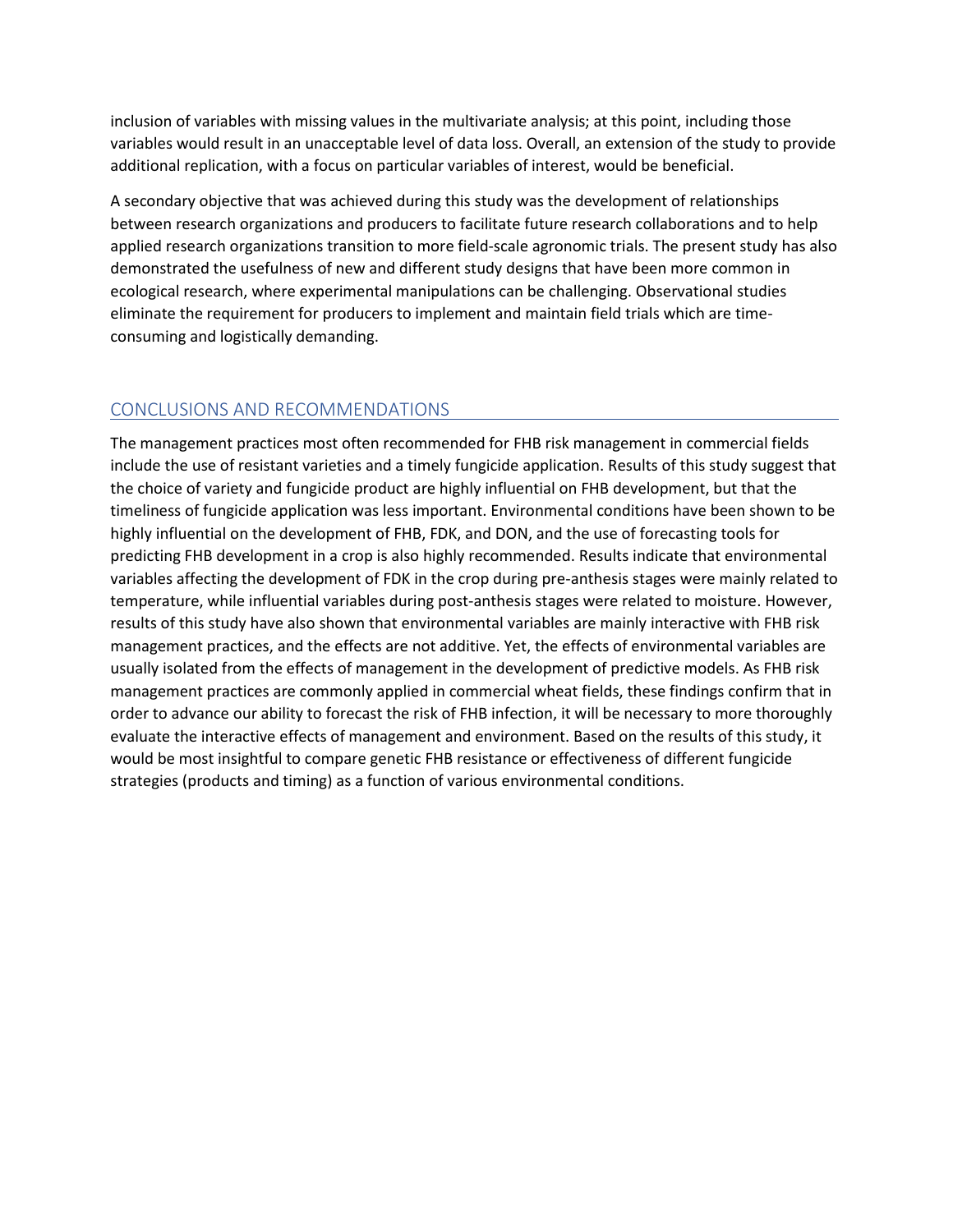# ACKNOWLEDGEMENTS

Funding for this project was provided in full by the Saskatchewan Wheat Development Commission and will be acknowledged in all future oral presentations, online or printed reference material or publications, and media coverage. The author would like to acknowledge the assistance and support provided by collaborators Jessica Enns and Kayla Slind at the Western Applied Research Corporation (WARC), Brianne McInnes and Jessica Slowski at the Northeast Agriculture Research Foundation (NARF), and IHARF staff, in particular, seasonal technicians Michelle Ross, Logan Fahlman, and Marissa Glofcheskie. Above all, the cooperative involvement of local producers was invaluable in the completion of this project.

# LITERATURE CITED

Bates, D., Maechler, M., Bolker, B., and Walker, S. (2015). Fitting Linear Mixed-Effects Models Using lme4. Journal of Statistical Software 67:1-48.

Becher, R., Hettwer, U., Karlovsky, P., Deising, H. B., and Wirsel, S. G. R. (2010). Adaptation of *Fusarium graminearum* to tebuconazole yielded descendants diverging for levels of fitness, fungicide resistance, virulence, and mycotoxin production. Phytopathology 100:444-453.

Bolanos-Carriel, C., Wegulo, S.N., Baenziger, P.S., Funnell-Harris, D., Hallen-Adams, H.E., and Eskridge, K.M. (2020). Effects of fungicide chemical class, fungicide application timing, and environment on *Fusarium* head blight in winter wheat. European Journal of Plant Pathology 158:667–679.

Booth D.T., Cox, S.E., and Berryman, R.D. (2006). Point sampling digital imagery with 'SamplePoint'. Environmental Monitoring and Assessment 123:97-108.

Cowger, C., Patton-Özkurt, J., Brown-Guedira, G., and Perugini, L. (2009). Post-anthesis moisture increased *Fusarium* head blight and deoxynivalenol levels in North Carolina winter wheat. Phytopathology 99:320-327.

Del Ponte, E.M., Fernandes, J.M.C., and Bergstrom, G.C. (2007). Influence of Growth Stage on *Fusarium* Head Blight and Deoxynivalenol Production in Wheat. Journal of Phytopathology 155:577-581.

De Wolf, E.D., Madden, L.V., and Lipps, P.E. (2003). Risk assessment models for wheat *Fusarium* head blight epidemics based on within-season weather data. Phytopathology 93:428-435.

Dill-Macky, R., and Jones, R. K. (2000). The effect of previous crop residues and tillage on *Fusarium* head blight of wheat. Plant Disease 84:71-76.

Environment and Climate Change Canada (2020). Historical Climate Data [Online] Available: https://climate.weather.gc.ca/historical\_data/search\_historic\_data\_e.html.

Fernando, W.G.D., Oghenekaro, A.O., Tucker, J.R., and Badea, A. (2021). Building on a foundation: advances in epidemiology, resistance breeding, and forecasting research for reducing the impact of *Fusarium* head blight in wheat and barley. Canadian Journal of plant pathology 43:495-526.

Gilbert, J., and Fernando, W.G.D. (2004). Epidemiology and biological control of *Gibberella zeae / Fusarium graminearium.* Canadian Journal of Plant Pathology. 26:464-472.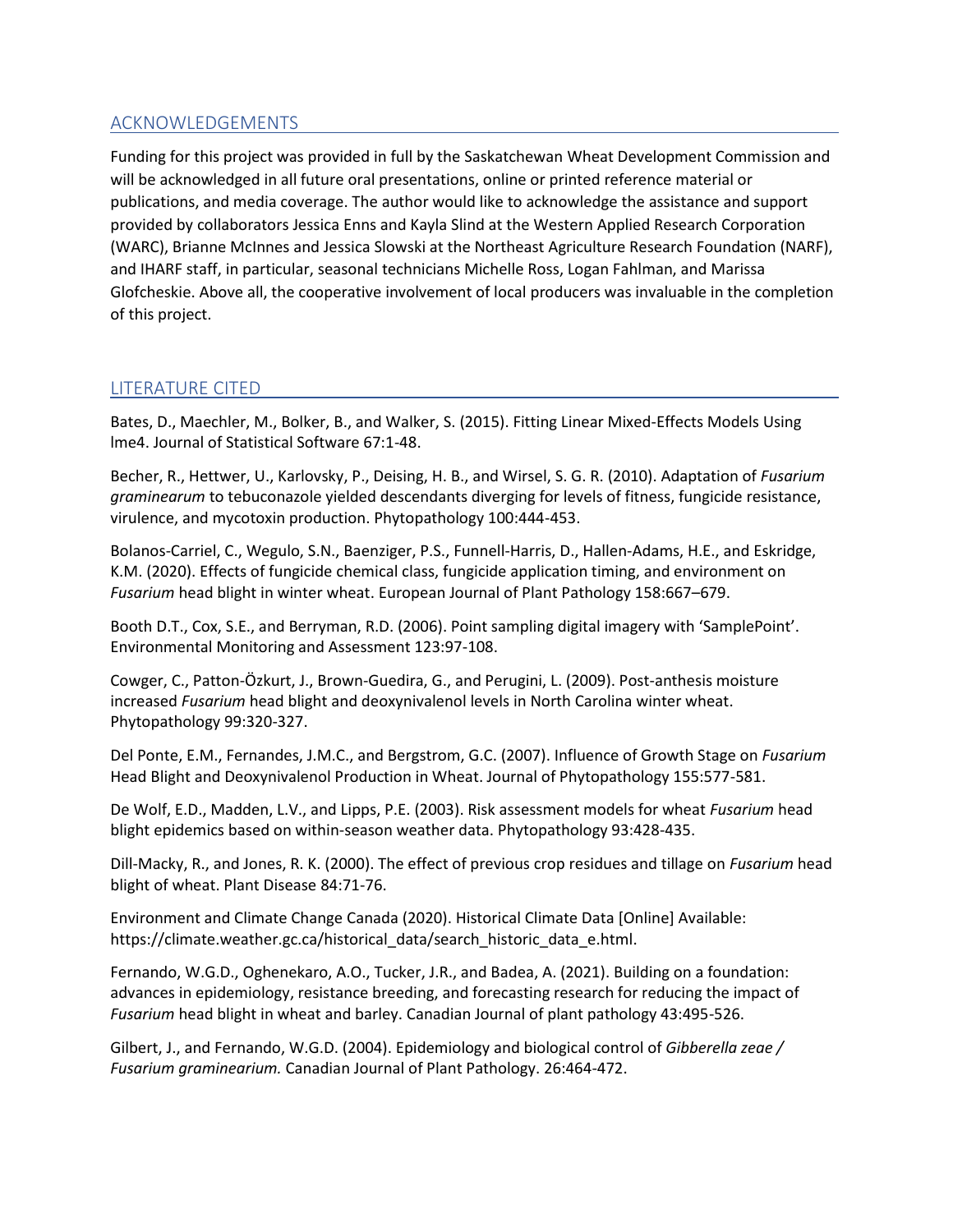Gilbert, J. and Haber, S. (2013). Overview of some recent research developments in *Fusarium* head blight of wheat. Canadian Journal of Plant Pathology 35:149-174.

Gilbert, J., and Tekauz, A. (2011). Strategies for management of *Fusarium* head blight (FHB) in cereals. Prairie Soils and Crops Journal. 4:97-104.

Gilbert, J., and Tekauz, A. (2000). Review: Recent developments in research on *Fusarium* head blight of wheat in Canada. Canadian Journal of Plant Pathology 22:1-8.

Gilbert, J., Woods, S. M., and Kromer, U. (2008). Germination of ascospores of *Gibberella zeae* after exposure to various levels of relative humidity and temperature. Phytopathology 98:504-508.

Góral, T., Wiśniewska, H., Ochodzki, P., Nielsen, L.K., Walentyn-Góral, D., and Stępień, Ł. (2019). Relationship between *Fusarium* Head Blight, Kernel Damage, Concentration of *Fusarium* Biomass, and *Fusarium* Toxins in Grain of Winter Wheat Inoculated with *Fusarium culmorum.* Toxins 11:2.

Gorczyca, A., Oleksy, A., Gala-Czekaj, D., Urbaniak, M., Laskowska, M., Waśkiewicz, A., and Stępień, L*.* (2018). *Fusarium* head blight incidence and mycotoxin accumulation in three durum wheat cultivars in relation to sowing date and density. The Science of Nature 105**:**2.

Grueber, C., Nakagawa, S., Laws, R., and Jamieson, I. (2011). Multimodel inference in ecology and evolution: challenges and solutions. Journal of Evolutionary Biology 24:699-711.

Hooker, D.C., Schaafsma, A.W., and Tamburic-Ilincic, L. (2002). Using Weather Variables Pre- and Postheading to Predict Deoxynivalenol Content in Winter Wheat. Plant Disease 86:611-619.

Jensen, P.K. and Jørgensen, L.N. (2016). Interactions between crop biomass and development of foliar diseases in winter wheat and the potential to graduate the fungicide dose according to crop biomass. Crop Protection 81:92-98.

Kriss, A.B., Paul, P.A., and Madden, L.V. (2010). Relationship between yearly fluctuations in *Fusarium* head blight intensity and environmental variables: A window-pane analysis. Phytopathology 100:784- 797.

Kuznetsova, A., Brockhoff, P.B., and Christensen, R.H.B. (2017). "lmerTest" Package: Tests in Linear Mixed Effects Models. Journal of Statistical Software 82:1-26.

McMullen, M., Halley, S., Schatz, B., Meyer, S., Jordahl, J., and J. Ransom. (2008). Integrated strategies for *Fusarium* head blight management in the United States. Cereal Research Communications 36:563- 568.

Mesterházy, Á., Bartók, T., Kászonyi, G., Varga, M., Tóth, B., and Varga, J. (2005). Common resistance to different *Fusarium* spp. causing *Fusarium* head blight in wheat. European Journal of Plant Pathology 112:267–281.

Paul, P.A., Bradley, C.A., Madden, L.V., Dalla Lana, F., Bergstrom, G.C., Dill-Macky, R., Wise, K.A., Esker, P.D., McMullen, M., Grybauskas, A., Kirk, W.W., Milus, E. and Ruden, K. (2018). Effects of pre- and postanthesis applications of demethylation inhibitor fungicides on *Fusarium* head blight and deoxynivalenol in spring and winter wheat. Plant Disease 102: 2500-2510.

\*Paul, P. A., Lipps, P. E., De Wolf, E., Shaner, G., Buechley, G., Adhikari, T., Ali, S., Stein, J., Osborne, L., and Madden, L. V. (2007). A distributed-lag analysis of the relationship between *Gibberella zeae* inoculum density on wheat spikes and weather variables. Phytopathology 97:1608-1624.